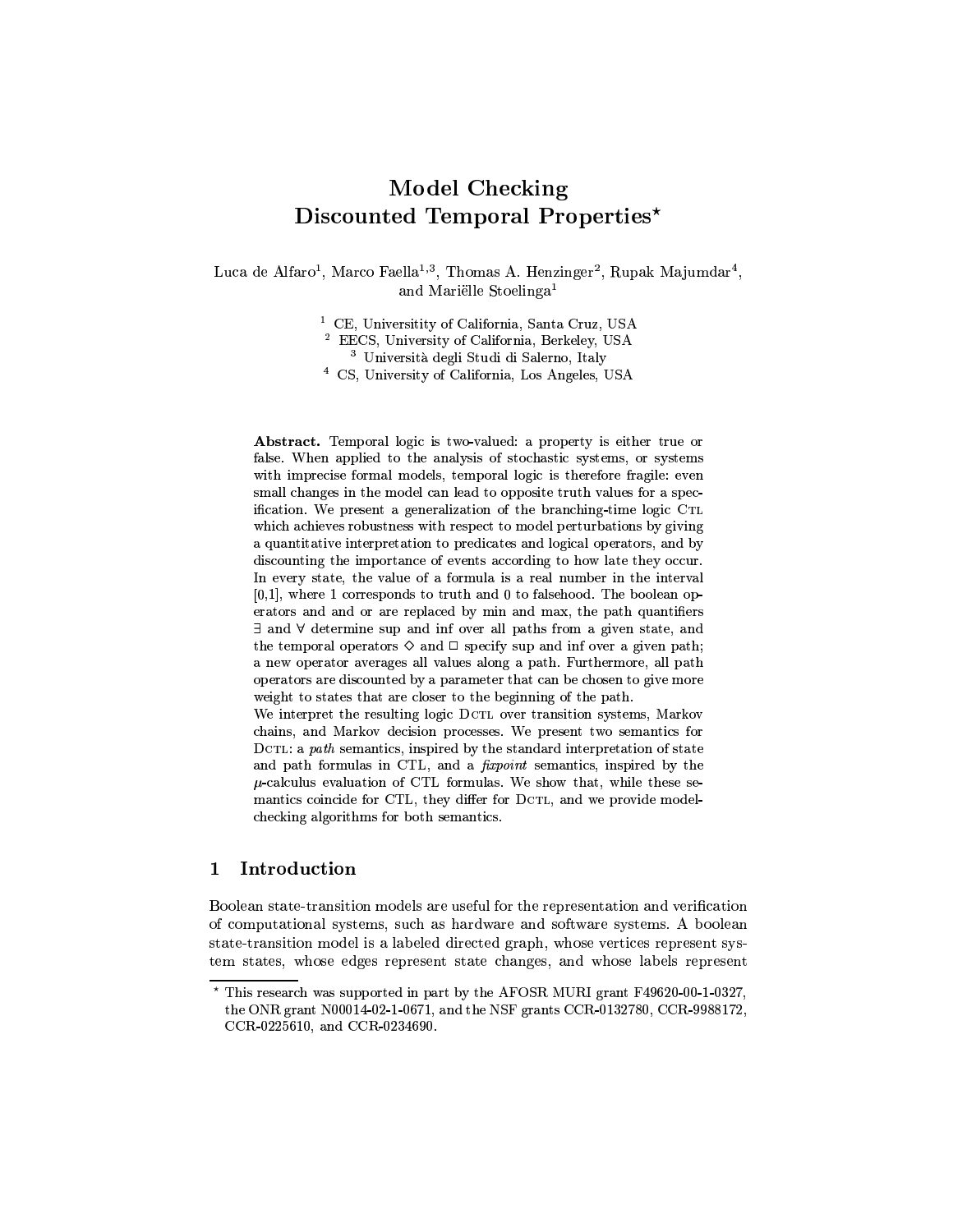boolean observations about the system, such as the truth values of state predicates. Behavioral properties of boolean state-transition systems can be specified in temporal logic  $[15, 4]$  and verified using model-checking algorithms  $[4]$ .

For representing systems that are not purely computational but partly physical, such as hardware and software that interacts with a physical environment, boolean state-transition models are often inadequate. Many quantitative extensions of state-transition models have been proposed for this purpose, such as models that embed state changes into the real time line, and models that assign probabilities to state changes. These models typically contain real numbers, e.g., for representing time or probabilities. Yet previous research has focused mostly on purely boolean frameworks for the specification and verification of quantitative state-transition models, where observations are truth values of state predicates, and behavioral properties are based on such boolean observations [10, 3,  $1,14$ . These boolean specification frameworks are *fragile* with respect to imprecisions in the model: even arbitrarily small changes in a quantitative model can cause different truth values for the specification.

We submit that a proper framework for the specification and verification of quantitative state-transition models should itself be quantitative. To start with, we consider observations that do not have boolean truth values, but real values [13]. Using these quantitative observations, we build a temporal logic for specifying quantitative temporal properties. A C<sub>TL</sub>-like temporal logic has three kinds of operators. The first kind are boolean operators such as "and" and "or" for locally combining the truth values of boolean observations. These are replaced by "min" and "max" operators for combining the real values of quantitative observations. In addition, a "weighted average"  $(\oplus_c)$  operator is useful to generate new quantitative observations. The second kind of constructs are modal operators such as "always"  $(\Box)$  and "eventually"  $(\Diamond)$  for temporally combining the truth values of all boolean observations along an infinite path. These are replaced by "inf" ("lim min") and "sup" ("lim max") operators over infinite sequences of real values. We introduce a "lim avg"  $(\triangle)$  operator that captures the long-run average value of a quantitative observation. For nondeterministic models, where there is a choice of future behaviors, there is a third kind of constructs: the path quantifiers "for-all-possible-futures"  $(\forall)$  and "for-some-possible-future"  $(\exists)$ turn path properties into state properties by quantifying over the paths from a given state. These are replaced by "inf-over-all-possible-futures" and "sup-overall-possible-futures," Once boolean specifications are replaced by quantitative specifications, it becomes possible to discount the future, that is, to give more weight to the near future than to the far away future. This principle is wellunderstood in economics and in the theory of optimal control [2], but is equally natural in studying quantitative temporal properties of systems [7]. We call the resulting logic DCTL ("Discounted CTL"). While quantitative versions of dynamic logics [13],  $\mu$ -calculi [11, 16, 17, 7], and Hennessy-Milner logics [8] exist, DCTL is the first temporal logic in which the non-local temporal operators  $\diamond$ and  $\Box$ , along with the new temporal operator  $\Delta$  and the path quantifiers  $\forall$  and  $\exists$ , are given a quantitative interpretation.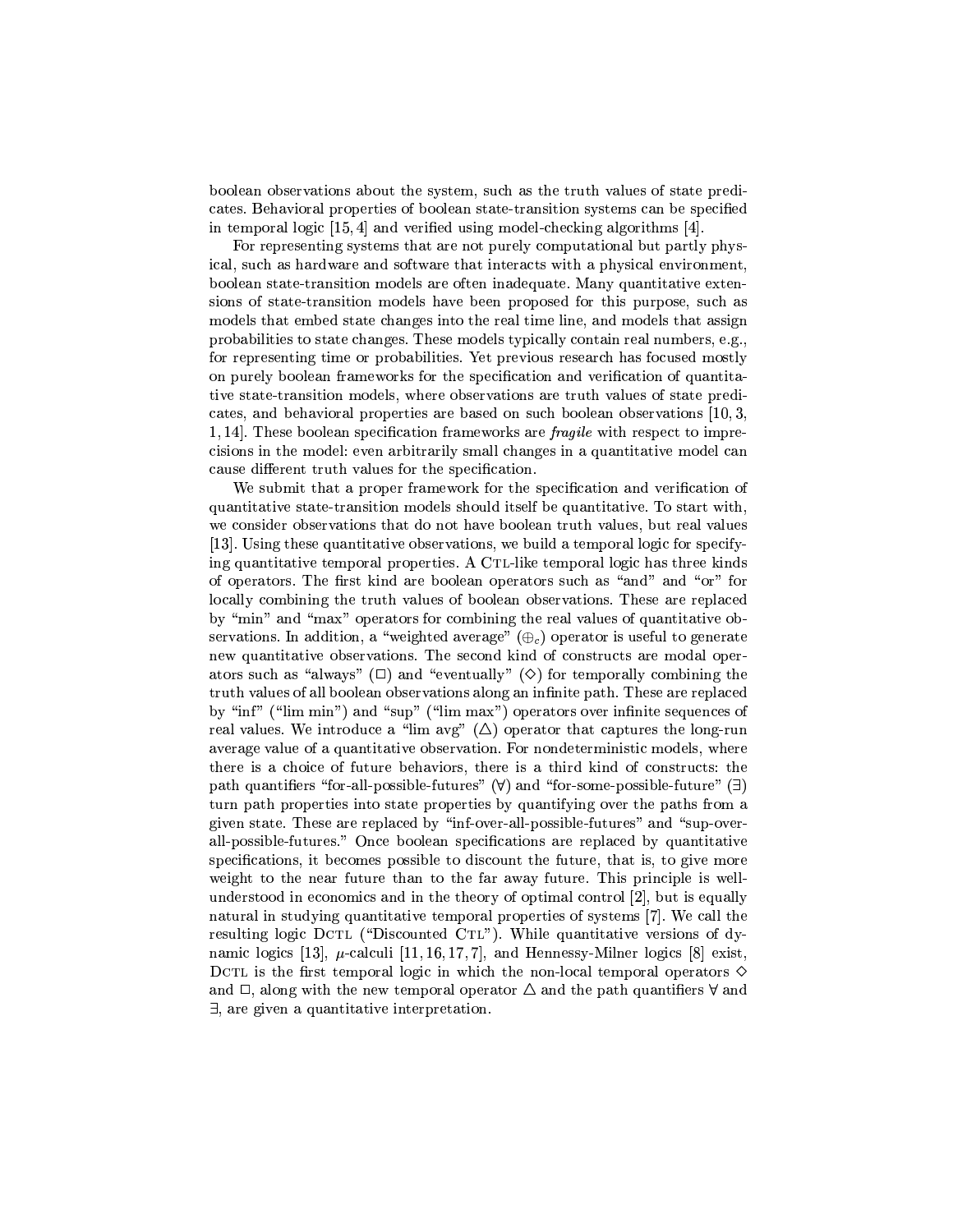We propose two semantics for DCTL: a *path* semantics and a *fixpoint* semantics. In the undiscounted path semantics, the  $\Diamond$  (resp.  $\Box$ ) operator computes the sup (resp. inf) over a path, and the  $\Delta$  operator computes the long-run average. The discounted versions  $\Diamond_{\alpha}$ ,  $\Box_{\alpha}$ , and  $\Delta_{\alpha}$  of these operators weigh the value of a state that occurs k steps in the future by a factor  $\alpha^k$ , where  $\alpha \leq 1$  is the discount factor. The  $\forall$  and  $\exists$  operators then combine these values over the paths: in transition systems,  $\forall$  and  $\exists$  associate with each state the inf and sup of the values for the paths that leave the state; in probabilistic systems,  $\forall$  and  $\exists$  associate with each state the least and greatest expectation of the value for those paths (for Markov chains, there is a single expected value at each state, but for Markov decision processes, the least and greatest expected value are generally different). Thus, the path semantics of DCTL is obtained by lifting to a quantitative setting the classical interpretation of path and state formulas in CTL.

The *fixpoint* semantics is obtained by lifting to a quantitative setting the connection between CTL and the  $\mu$ -calculus [4]. In a transition system, given a set r of states, denote by  $\exists \text{Pre}(r)$  the set of all states that have a one-step transition to r. Then, the semantics of  $\exists \Diamond r$  for a set r of states can be defined as the least fixpoint of the equation  $x = r \cup \exists \text{Pre}(x)$ , denoted  $\mu x.(r \cup \exists \text{Pre}(x))$ . We lift this definition to a quantitative setting by interpreting  $\cup$  as pointwise maximum, and  $\exists Pre(x)$  as the maximal expected value of x achievable in one step [7]. The discounted semantics  $\exists \Diamond_\alpha r$  is obtained by multiplying the next-step expectation with  $\alpha$ , i.e.,  $\mu x.(r \cup \alpha \cdot \exists \text{Pre}(x)).$ 

The path and fixpoint semantics coincide on transition systems, but differ on Markov chains (and consequently on Markov decision processes). This is illustrated by the Markov chain depicted at right. Consider the DCTL formula  $\phi$ :  $\exists \Diamond_{\alpha} q$ , for  $\alpha = 0.8$ . According to the path semantics, there are two



paths from  $s_0$ , each followed with probability  $1/2$ : the first path has the discounted sup equal to 0.8, and the second has the discounted sup equal to 0.2 hence,  $\phi$  has the value  $(0.8 + 0.2)/2 = 0.5$  at  $s_0$ . According to the fixpoint semantics,  $q \cup 0.8 \cdot \exists \text{Pre}(q)$  has the value max $\{0.2, 0.8 \cdot (1+0)/2\} = 0.4$  at  $s_0$ , and this is also the value of  $\phi$  at  $s_0$ . This example highlights the different perspective taken by the two semantics. The path semantics of  $\exists \Diamond q$  is an "observational" semantics: if q represents, for instance, the level of water in a vessel (0 is empty, 1 is full), then  $\exists \Diamond q$  is the expected value of the maximum level that occurs along a system behavior. Such a semantics is well-suited for system specification. The fixpoint semantics of  $\exists \Diamond q$  is a "controlling" semantics: if q represents the retirement bonus that we receive if we decide to retire, then  $\exists \Diamond q$  is the maximal expected bonus we will receive (discounting accounts for inflation). The difference is that in the fixpoint semantics we must decide when to stop: the choice of retiring, or working for one more day, corresponds to the choice between the two sides q and  $\exists \text{Pre}(x)$  of the  $\cup$  operator (interpreted as pointwise maximum) in the fixpoint. Hence the fixpoint semantics is better suited for system control: if the goal is to reach a state with a high value of  $q$ , we must not only reach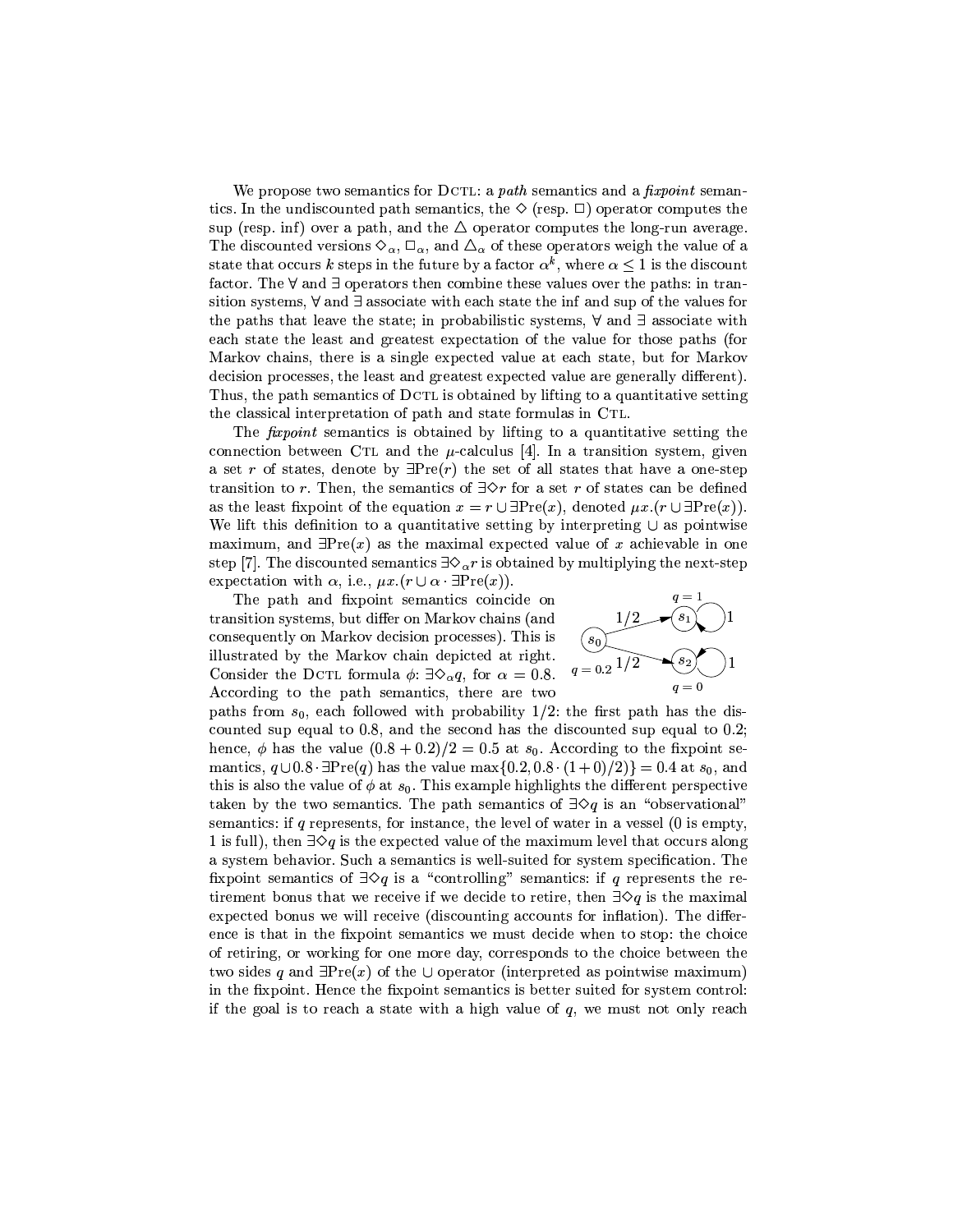such a state, but also stop, once satisfied by a sufficiently high value of  $q$ , and move on to some subsequent control goal. In the path semantics, on the other hand, we have no control over stopping: we can only observe the value of  $q$  over infinite runs, and compute the expected value of the sup it reaches.

In DCTL, discounting serves two purposes. First, it leads to a notion of "quality" with which a specification is satisfied. For example, if we wish to reach a state with a high value of q, then the undiscounted formula  $\exists \Diamond q$  is valid regardless of when the high q value is reached, whereas  $\exists \Diamond_{\alpha} q$ , for  $\alpha < 1$ , has a higher value if the high  $q$  value is reached earlier. Likewise, if  $q$  represents the "level of functionality" of a system, then the specification  $\forall \Box_{\alpha} q$  will have a value that is higher the longer the system functions well, even if the system will eventually always break. Second, discounting is instrumental in achieving robustness with respect to system perturbations. Indeed, we will show that for discount factors smaller than 1, the value of DCTL formulas in both semantics is a continuous function of the values of the numerical quantities (observations, transition probabilities) of the model.

We present algorithms for model checking both semantics of DCTL over transition systems, Markov chains, and Markov decision processes (MDPs). Note that, for discount factors less than 1, DCTL is a quantitative logic even when interpreted over purely boolean state-transition systems. Over transition systems. the algorithms for  $\Box_{\alpha}$  and  $\Diamond_{\alpha}$  are based on iterating quantitative fixpoint expressions; the main result in this regard is that the iteration always terminates within a number of steps bounded by the diameter of the system. The algorithm for  $\Delta_{\alpha}$  (discounted long-run average along a path) is more involved, but still polynomial: it builds on both Karp's algorithm for computing minimum meanweight cycles and a discounted version of Bellman-Ford for computing shortest paths. For Markov chains and MDPs, we can model check the fixpoint semantics of DCTL by relying on a mix of results from optimal control [2] and the quantitative  $\mu$ -calculus [7]. On the other hand, model checking the path semantics of DCTL over Markov chains and MDPs requires novel algorithms. In all cases, the model checking problem for DCTL can be solved in time polynomial in the size of the system. For transition systems, the time required is also polynomial in the size of the DCTL formula. For Markov chains and MDPs, the time required is polynomial in the size of the DCTL formula for the fixpoint semantics, and exponential for the path semantics. The latter exponential complexity is caused by the fact that, in the path semantics, the bit-wise encodings of the valuations of Markov chains and MDPs grows exponentially with respect to the number of nestings of temporal operators (in practice, of course, one would be unlikely to implement arbitrary-precision arithmetic).

# $\overline{2}$ Discounted CTL

**Syntax.** Let  $\Sigma$  be a set of propositions and let A be a set of parameters. The DCTL formulas over  $(\Sigma, A)$  are generated by the grammar

$$
\begin{array}{ll}\n\phi & ::= & r | \mathbf{T} | F | \phi \vee \phi | \phi \wedge \phi | \neg \phi | \phi \oplus_c \phi | \exists \psi | \forall \psi \\
\psi & ::= & \Diamond_c \phi | \Box_c \phi | \Delta_c \phi\n\end{array}
$$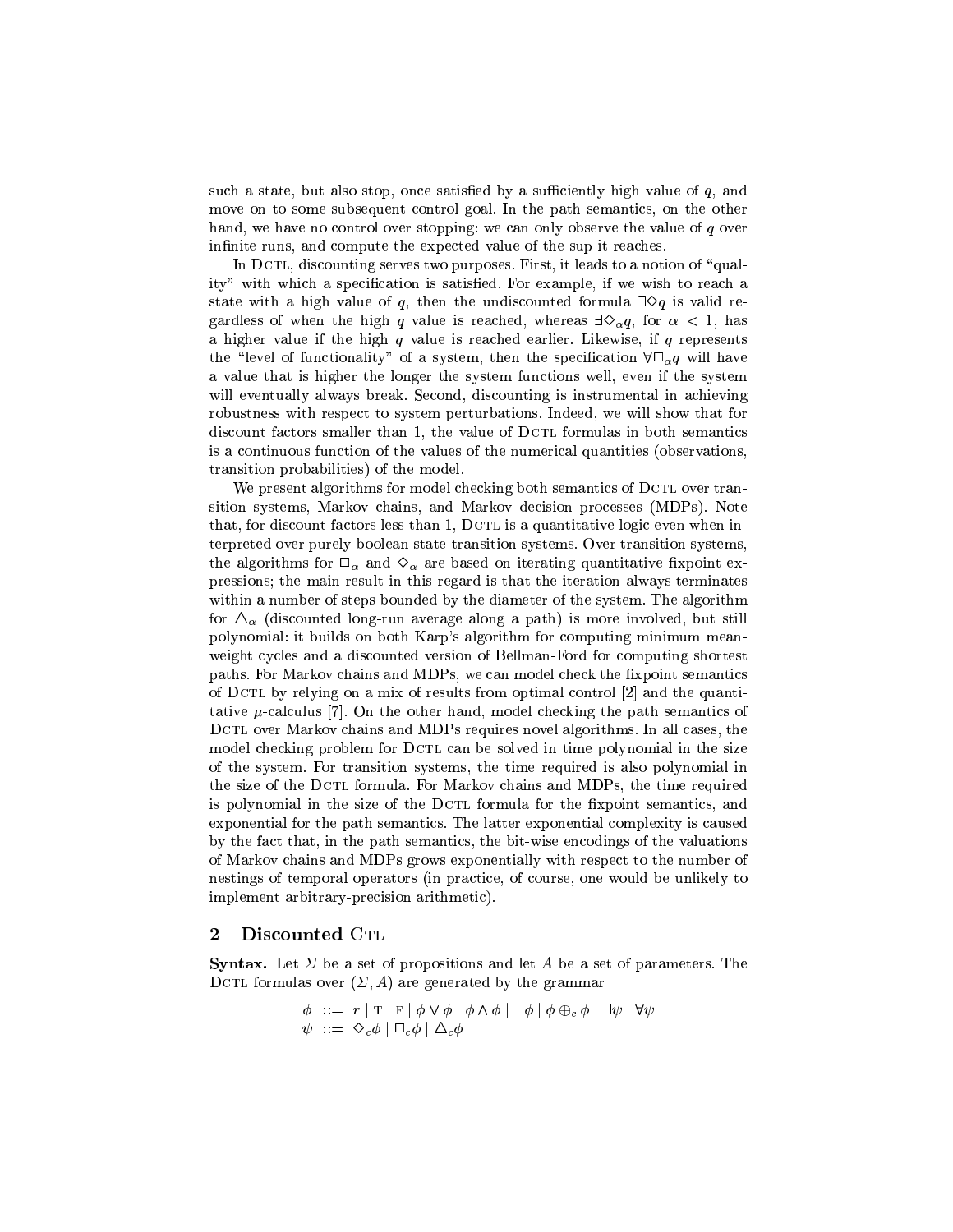where  $r \in \Sigma$  is a proposition and  $c \in A$  is a parameter. The formulas generated by  $\phi$  are *state formulas*; the formulas generated by  $\psi$  are *path formulas*. The DCTL formulas are the state formulas.

#### $2.1$ **Semantics for Labeled Transition Systems**

We define two semantics for DCTL: the path semantics, and the fixpoint semantics. In the path semantics, the path operators  $\Diamond$  and  $\Box$  determine the discounted sup and inf values over a path, and the  $\exists$  and  $\forall$  operators determine the minimum and maximum values of the path formula over all paths from a given state. The fixpoint semantics is defined by lifting to a quantitative setting the usual connection between CTL and  $\mu$ -calculus.

**Discount factors.** Let A be a set of parameters. A *parameter interpretation* of A is a function  $\langle \cdot \rangle$ :  $A \rightarrow [0, 1]$  that assigns to each parameter a real number between 0 and 1, called a *discount factor*. The interpretation  $\langle \cdot \rangle$  is *contractive* if  $\langle c \rangle$  < 1 for all  $c \in A$ ; it is *undiscounted* if  $\langle c \rangle = 1$  for all  $c \in A$ . We write  $\mathcal{I}_A$  for the set of parameter interpretations of A. We denote by  $|q|_b$  the length of the binary encoding of a number  $q \in \mathbb{Q}$ , and we denote by  $|\langle \cdot \rangle|_{b} = \sum_{c \in A} |\langle c \rangle|_{b}$  the size of the interpretation  $\langle \cdot \rangle$  of A.

**Valuations.** Let S be a set of states. A valuation on S is a function  $v: S \to [0,1]$ that assigns to each state a real between 0 and 1. The valuation  $v$  is boolean if  $v(s) \in \{0,1\}$  for all  $s \in S$ . We write  $\mathcal{V}_S$  for the set of valuations on S. We write 0 for the valuation that maps all states to 0, and 1 for the valuation that maps all states to 1. For two real numbers  $u_1, u_2$  and a discount factor  $\alpha \in [0,1]$ , we write  $u_1 \sqcup u_2$  for  $\max\{u_1, u_2\}$ ,  $u_1 \sqcap u_2$  for  $\min\{u_1, u_2\}$ , and  $u_1 +_{\alpha} u_2$  for  $(1 - \alpha) \cdot u_1 + \alpha \cdot u_2$ . We lift operations on reals to operations on valuations in a pointwise fashion; for example, for two valuations  $v_1, v_2 \in V_S$ , by  $v_1 \sqcup v_2$  we denote the valuation that maps each state  $s \in S$  to  $v_1(s) \sqcup v_2(s)$ .

Labeled transition systems. A labeled transition system (LTS)  $S =$  $(S, \delta, \Sigma, [\cdot])$  consists of a set S of states, a transition relation  $\delta: S \to 2^S \setminus \emptyset$  that assigns to each state a finite nonempty set of successor states, a set  $\Sigma$  of propositions, and a function  $[\cdot]: \Sigma \to V_S$  that assigns to each proposition a valuation. We denote by  $|\delta|$  the value  $\sum_{s \in S} |\delta(s)|$ . The LTS S is boolean if for all propositions  $r \in \Sigma$ , the valuation  $[r]$  is boolean. A *path* of S is an infinite sequence  $s_0s_1s_2...$  of states such that  $s_{i+1} \in \delta(s_i)$  for all  $i \geq 0$ . Given a state  $s \in S$ , we write  $Traj_s$  for the set of paths that start in s.

**The path semantics.** The DCTL formulas over  $(\Sigma, A)$  are evaluated w.r.t. an LTS  $S = (S, \delta, \Sigma, [\cdot])$  whose propositions are  $\Sigma$ , and w.r.t. a parameter interpretation  $\langle \cdot \rangle \in \mathcal{I}_A$ . Every state formula  $\phi$  defines a valuation  $[\![\phi]\!]^p \in \mathcal{V}_S$ :

 $\overline{a}$ 

$$
\begin{array}{rcl}\n[r]^{\mathrm{p}} & = & [r] & [\phi_1 \vee \phi_2]^{\mathrm{p}} = & [\phi_1]^\mathrm{p} \sqcup [\phi_2]^{\mathrm{p}} \\
[r]^{\mathrm{p}} & = & 1 & [\phi_1 \wedge \phi_2]^{\mathrm{p}} = & [\phi_1]^\mathrm{p} \sqcap [\phi_2]^{\mathrm{p}} \\
[F]^{\mathrm{p}} & = & 0 & [\phi_1 \oplus_c \phi_2]^{\mathrm{p}} = & [\phi_1]^\mathrm{p} + \langle_c \rangle \llbracket \phi_2 \rrbracket^{\mathrm{p}} \\
[\neg \phi]^\mathrm{p} & = & 1 - [\phi]^\mathrm{p} & [\forall \psi]^\mathrm{p}(s) & = & \inf \{ [\psi]^\mathrm{p}(\rho) \mid \rho \in \text{Traj}_s \} \\
[\forall \psi]^\mathrm{p}(s) & = & \inf \{ [\psi]^\mathrm{p}(\rho) \mid \rho \in \text{Traj}_s \} & \end{array}
$$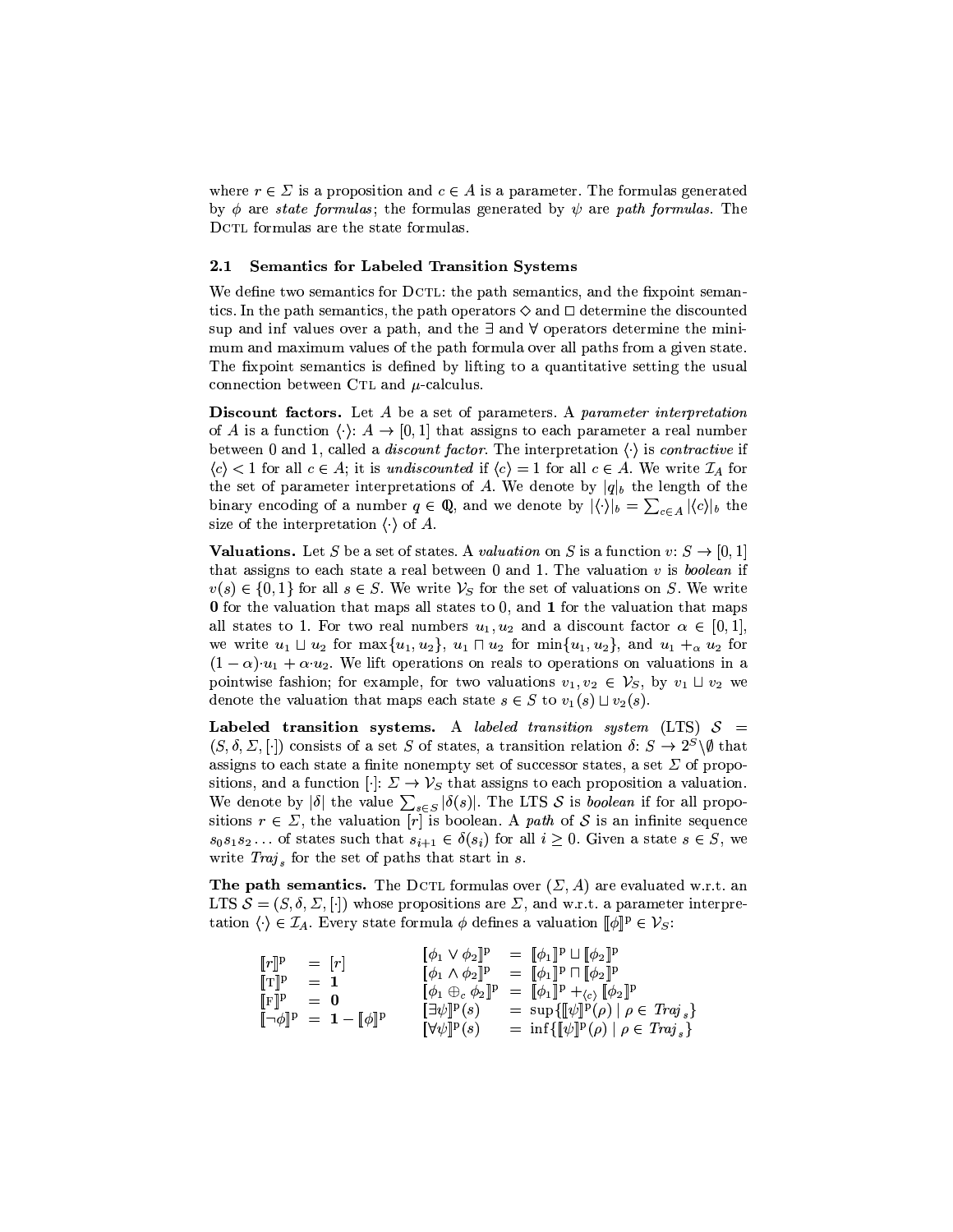A path formula  $\psi$  assigns a real  $[\![\psi]\!]^p(\rho) \in [0,1]$  to each path  $\rho$  of S:

$$
\begin{aligned}\n\llbracket \diamond_c \phi \rrbracket^{\mathbf{p}}(s_0 s_1 \ldots) &= \sup \{ \langle c \rangle^i \cdot \llbracket \phi \rrbracket^{\mathbf{p}}(s_i) \mid i \ge 0 \} \\
\llbracket \Box_c \phi \rrbracket^{\mathbf{p}}(s_0 s_1 \ldots) &= \inf \{ 1 - \langle c \rangle^i \cdot (1 - \llbracket \phi \rrbracket^{\mathbf{p}}(s_i)) \mid i \ge 0 \} \\
\llbracket \triangle_c \phi \rrbracket^{\mathbf{p}}(s_0 s_1 \ldots) &= \begin{cases}\n(1 - \langle c \rangle) \cdot \sum \{ \langle c \rangle^i \cdot \llbracket \phi \rrbracket^{\mathbf{p}}(s_i) \mid i \ge 0 \} & \text{if } \langle c \rangle < 1 \\
\lim_{i \ge 0} \left( \frac{1}{i+1} \cdot \sum_{0 < j < i} \llbracket \phi \rrbracket^{\mathbf{p}}(s_j) \right) & \text{if } \langle c \rangle = 1\n\end{cases}\n\end{aligned}
$$

Notice that the limit of the first clause for  $\Delta_c$  when  $\langle c \rangle \rightarrow 1$  gives the second clause. If the LTS S is boolean and the parameter interpretation  $\langle \cdot \rangle$  is undiscounted, then 1 can be interpreted as truth, 0 as falsehood, and DCTL without the operator  $\triangle$  coincides with CTL.

The fixpoint semantics. In this semantics, the DCTL formulas are evaluated with respect to an LTS S and a *contractive* parameter interpretation  $\langle \cdot \rangle \in \mathcal{I}_A$ . Given a valuation  $x \in V_S$ , we denote by  $\exists \text{Pre}(x) \in V_S$  the valuation defined by  $\exists \text{Pre}(x)(s) = \max\{x(t) | t \in \delta(s)\}\$ , and we denote by  $\forall \text{Pre}(x) \in \mathcal{V}_S$  the valuation defined by  $\forall \text{Pre}(x)(s) = \min\{x(t) | t \in \delta(s)\}\.$  The fixpoint semantics  $\llbracket \cdot \rrbracket^{\text{f}}$  for the propositions, the boolean operators, and  $\oplus_c$  is similar to the path semantics, only that  $\llbracket \cdot \rrbracket^p$  is replaced by  $\llbracket \cdot \rrbracket^f$ . The other operators are defined as follows:

$$
\begin{array}{rcl} [\exists \diamondsuit_c \phi]^\mathrm{f} & = & \mu x. ([\![\phi]\mathrm{f} \sqcup (0+_{\langle c\rangle} \exists \mathrm{Pre}(x)))\\ [\![\forall \diamondsuit_c \phi]^\mathrm{f} & = & \mu x. ([\![\phi]\mathrm{f} \sqcup (0+_{\langle c\rangle} \forall \mathrm{Pre}(x)))\\ [\![\exists \Box_c \phi]^\mathrm{f} & = & \mu x. ([\![\phi]\mathrm{f} \sqcap (1+_{\langle c\rangle} \exists \mathrm{Pre}(x)))\\ [\![\forall \Box_c \phi]^\mathrm{f} & = & \mu x. ([\![\phi]\mathrm{f} \sqcap (1+_{\langle c\rangle} \forall \mathrm{Pre}(x)))\\ [\![\exists \Delta_c \phi]^\mathrm{f} & = & \mu x. ([\![\phi]\mathrm{f} +_{\langle c\rangle} \exists \mathrm{Pre}(x))\\ [\![\forall \Delta_c \phi]^\mathrm{f} & = & \mu x. ([\![\phi]\mathrm{f} +_{\langle c\rangle} \forall \mathrm{Pre}(x)) \end{array}
$$

Above, for a function  $F: \mathcal{V}_S \to \mathcal{V}_S$ , the notation  $\mu x.F(x)$  indicates the unique (as  $\langle c \rangle$  < 1 for all  $c \in A$ ) valuation  $x_*$  such that  $x_* = F(x_*)$ .

## $2.2$ **Semantics for Markov Processes**

Given a finite set S, let  $Dist(S)$  be the set of probability distributions over S; for  $a \in \text{Distr}(S)$ , we denote by  $\text{Supp}(a) = \{s \in S \mid a(s) > 0\}$  the support of a. A probability distribution a over S is deterministic if  $a(s) \in \{0, 1\}$  for all  $s \in S$ .

Markov decision processes. A Markov decision process (MDP)  $S =$  $(S, \tau, \Sigma, [\cdot])$  consists of a set S of states, a probabilistic transition relation  $\tau$ :  $S \to 2^{\text{Dist}(S)} \setminus \emptyset$ , which assigns to each state a finite nonempty set of probability distributions over the successor states, a set  $\Sigma$  of propositions, and a function  $[\cdot] \colon \Sigma \to V_S$  that assigns to each proposition a valuation. The MDP S is boolean if for all propositions  $r \in \Sigma$ , the valuation [r] is boolean. We denote by  $|\tau|_b$  the length of the binary encoding of  $\tau$ , defined by  $\sum_{s \in S} \sum_{a \in \tau(s)} \sum_{t \in \text{Supp}(a)} |a(t)|_b$ ,<br>and we denote by  $|\lceil \cdot \rceil|_b = \sum_{q \in \Sigma} \sum_{s \in S} |q|(s)|_b$  the size of the binary encoding of<br>[·]. Then, the binary size of S is giv

A finite (resp. infinite) path of  $S$  is a finite (resp. infinite) sequence  $s_0s_1s_2...s_m$  (resp.  $s_0s_1s_2...$ ) of states such that for all  $i < m$  (resp.  $i \in \mathbb{N}$ ) there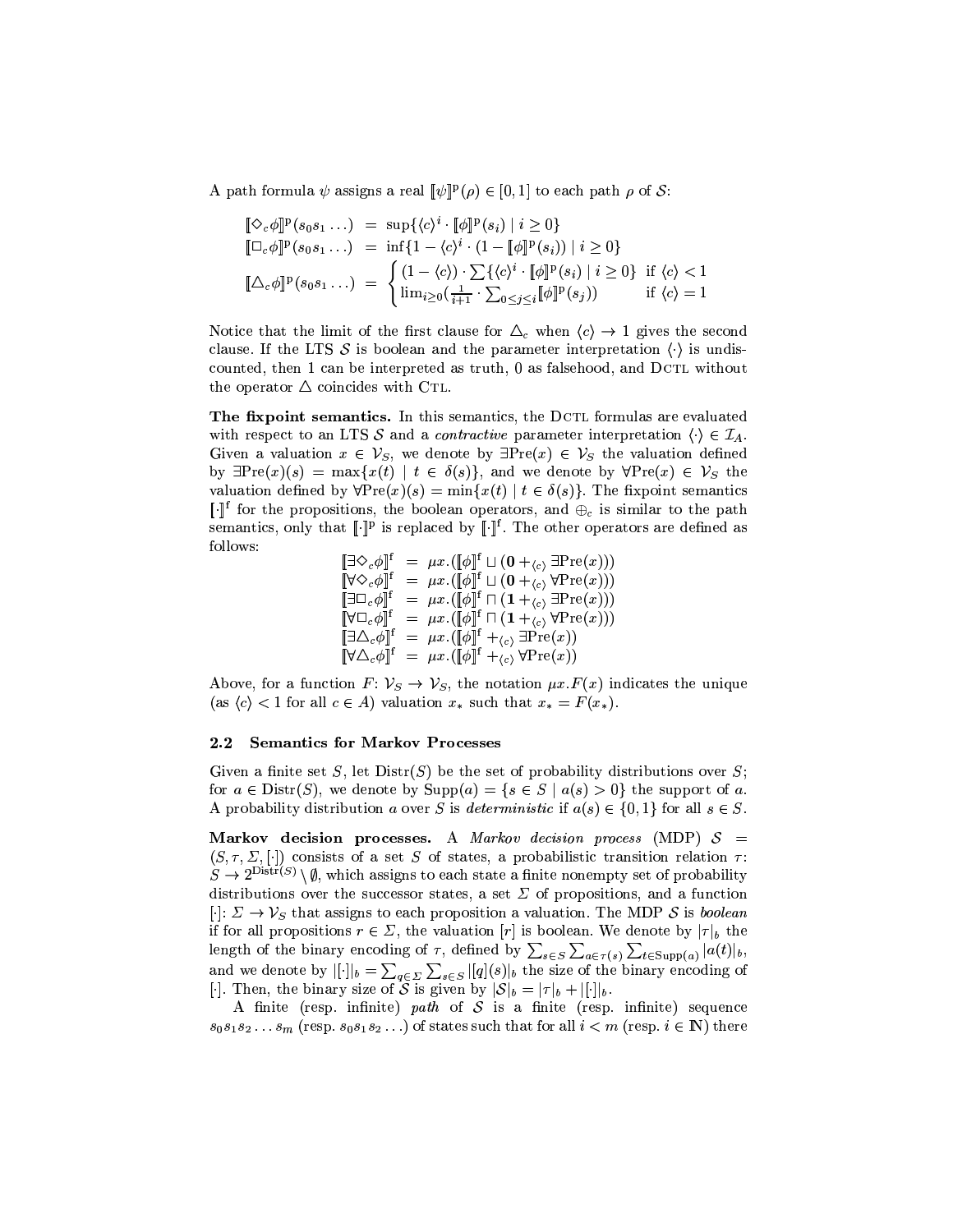is  $a_i \in \tau(s_i)$  with  $s_{i+1} \in \text{Supp}(a_i)$ . We denote by *FTraj* and Traj the sets of finite and infinite paths of S; for  $s \in S$ , we denote by  $Traj_{s}$  the infinite paths starting from s. A strategy  $\pi$  for S is a mapping from FTraj to Distr( $\bigcup_{s \in S} \tau(s)$ ): once the MDP has followed the path  $s_0s_1...s_m \in FTraj$ , the strategy  $\pi$  prescribes the probability  $\pi(s_0s_1 \ldots s_m)(a)$  of using a next-state distribution  $a \in \tau(s_m)$ . For all  $s_0s_1...s_m \in FTraj$ , we require that  $\text{Supp}(\pi(s_0s_1...s_m)) \subseteq \tau(s_m)$ . Thus, under strategy  $\pi$ , after following a finite path  $s_0 s_1 \dots s_m$  the MDP takes a transition to state  $s_{m+1}$  with probability  $\sum_{a \in \tau(s_m)} a(s_{m+1}) \cdot \pi(s_0 s_1 \dots s_m)(a)$ . We denote by  $\Pi$  the set of all strategies for S. The transition probabilities corresponding to a strategy  $\pi$ , together with an initial state  $s$ , give rise to a probability space  $(Traj_s, \mathcal{B}_s, \Pr_s^{\pi})$ , where  $\mathcal{B}_s$  is the set of measurable subsets of  $2^{Traj_s}$ , and  $\Pr_s^{\pi}$  is the probability measure over  $\mathcal{B}_s$  induced by the next-state transition probabilities described above [12, 18]. Given a random variable X over this probability space, we denote its expected value by  $E_s^{\pi}[X]$ . For  $i \in \mathbb{N}$ , the random variable  $Z_i$ : Traj<sub>s</sub>  $\rightarrow$  S defined by  $Z_i(s_0s_1...) = s_i$  yields the state of the stochastic process after *i* steps.

Special cases of MDPs: Markov chains and transition systems. Markov chains and LTSs can be defined as special cases of MDPs. An MDP  $\mathcal{S}$  =  $(S, \tau, \Sigma, [\cdot])$  is a *Markov chain* if  $|\tau(s)| = 1$  for all  $s \in S$ . It is customary to specify the probabilistic structure of a Markov chain via its *probability transi*tion matrix  $P = [p_{s,t}]_{s,t \in S}$ , defined for all  $s,t \in S$  by  $p_{s,t} = a(t)$ , where a is the unique distribution  $a \in \tau(s)$ . An initial state  $s \in S$  completely determines a probability space  $(Traj_s, B_s, Pr_s)$ , and for a random variable X over this probability space, we let  $E_s[X]$  denote its expectation. An MDP  $S = (S, \tau, \Sigma, [\cdot])$  is an LTS if, for all  $s \in S$  and all  $a \in \tau(s)$ , the distribution a is deterministic; in that case, we define  $\delta: S \to 2^S$  by  $\delta(s) = \{t \in S \mid \exists a \in \tau(s) \cdot a(t) = 1\}.$ 

The path semantics. The DCTL formulas over  $(\Sigma, A)$  are evaluated with respect to a MDP  $S = (S, \tau, \Sigma, [\cdot])$  and with respect to a parameter interpretation  $\langle \cdot \rangle \in \mathcal{I}_A$ . The semantics  $[\![\psi]\!]^p$  of a path formula  $\psi$  is defined as for LTSs; we note that  $[\![\psi]\!]^p$  is a random variable over the probability space  $(Traj_s, \mathcal{B}_s, Pr_s)$ . Every state formula  $\phi$  defines a valuation  $[\![\phi]\!]^p \in V_S$ : the clauses for propositions boolean operators, and  $\oplus_c$  are as for LTSs; the clauses for  $\exists$  and  $\forall$  are as follows:

$$
[\![\exists \psi]\!]^p(s) \ = \ \sup \{ \mathcal{E}^\pi_s([\![\psi]\!]^p) \ \vert \ \pi \in \varPi \}, \qquad [\![\forall \psi]\!]^p(s) \ = \ \inf \{ \mathcal{E}^\pi_s([\![\psi]\!]^p) \ \vert \ \pi \in \varPi \}.
$$

The fixpoint semantics. Given a valuation  $x: S \rightarrow [0,1]$ , we denote by  $\exists \text{Pre}(x): S \to [0,1]$  the valuation defined by  $\exists \text{Pre}(x)(s) = \max_{a \in \tau(s)} \sum_{t \in S} x(t)$ .  $a(t)$ , and we denote by  $\forall \text{Pre}(x): S \to [0,1]$  the valuation defined by  $\forall \text{Pre}(\tilde{x})(s) =$  $\min_{a \in \tau(s)} \sum_{t \in S} x(t) a(t)$ . With this notation, the fixpoint semantics  $\llbracket \cdot \rrbracket^f$  is defined by the same clauses as for LTSs.

# **Properties of DCTL**  $2.3$

**Duality laws.** For all state formulas  $\phi_1$ ,  $\phi_2$  over  $(\Sigma, A)$ , all MDPs with propositions  $\Sigma$ , and all contractive parameter interpretations of A and  $* \in \{p, f\}$ , we have the following equivalences:  $[\neg \exists \Diamond_c \phi]^* = [\![ \forall \Box_c \neg \phi] \!]^*, [\![ \neg \exists \Box_c \phi] \!]^* = [\![ \forall \Diamond_c \neg \phi] \!]^*,$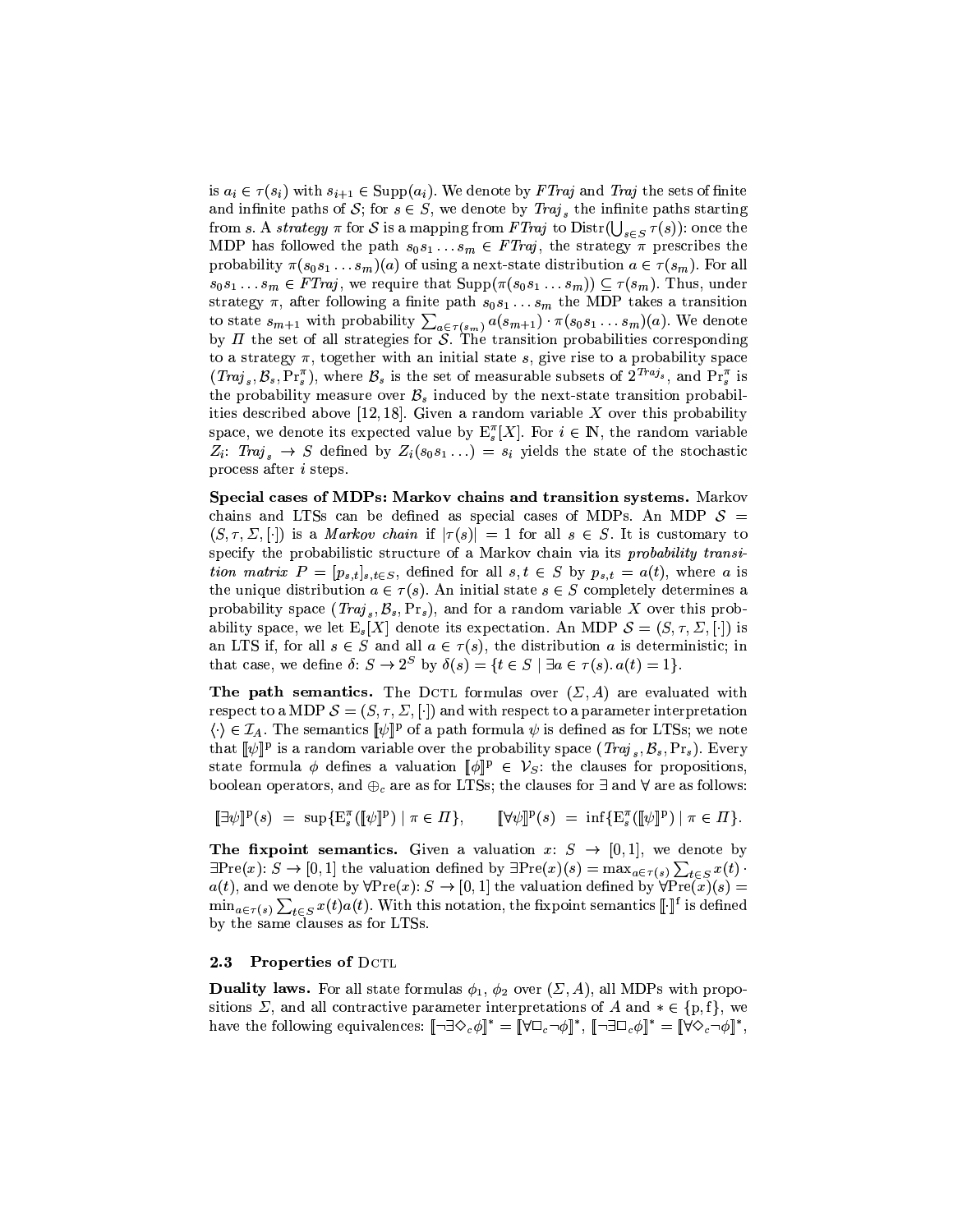and  $[\neg \exists \Delta_c \phi]^* = [\nabla \Delta_c \neg \phi]^*$ . In particular, we see that  $\Delta_c$  is self-dual and that a minimalist definition of DCTL will omit one of  $\{\text{T},\text{F}\}\text{,}$  one of  $\{\vee,\wedge\}\text{,}$  and one of  $\{\exists, \forall, \diamondsuit, \Box\}.$ 

**Comparing both semantics.** We show that the path and fixpoint semantics coincide over transition systems, and over Markov systems with boolean propositions (for non-nested formulas), but do not coincide in general over (non-boolean) Markov chains. This result is surprising, as it indicates that the standard connection between CTL and  $\mu$ -calculus breaks down as soon as we consider *both* probabilistic systems and quantitative valuations. Since discounting plays no role in the proof of the theorem, an analogous result holds also for the logic without the operator  $\Delta$  under no discounting. On the other hand, the theorem states that the two semantics always coincide for the  $\Delta_c$  operator.

Theorem 1. The following assertions hold:

- 1. For all LTSs with propositions  $\Sigma$ , all contractive parameter interpretations of A, and all DCTL formulas  $\phi$  over  $(\Sigma, A)$ , we have  $[\![\phi]\!]^p = [\![\phi]\!]^f$ .
- 2. For all boolean MDPs with propositions  $\Sigma$ , all contractive parameter interpretations of A, and all DCTL formulas  $\phi$  over  $(\Sigma, A)$  that contain no nesting of path quantifiers, we have  $\llbracket \phi \rrbracket^{\mathrm{p}} = \llbracket \phi \rrbracket^{\mathrm{f}}$ .
- 3. There is a Markov chain S with propositions  $\Sigma$ , a contractive parameter interpretation A, and a DCTL formula  $\phi$  over  $(\Sigma, A)$  such that  $[\![\phi]\!]^p \neq [\![\phi]\!]^f$ .
- 4. For all MDPs with propositions  $\Sigma$ , all contractive parameter interpretations of A, and all  $r \in \Sigma$ , we have  $\|\exists \Delta_c r\|^p = \|\exists \Delta_c r\|^f$  and  $\|\forall \Delta_c r\|^p = \|\forall \Delta_c r\|^f$ .

The example for part 3 of the theorem was given in the introduction.

**Robustness.** Consider two MDPs  $S = (S, \tau, \Sigma, [\cdot])$  and  $S' = (S, \tau', \Sigma, [\cdot]')$ with the same state space  $S$  and the same set  $\Sigma$  of propositions. We define  $\|S, S'\| = \max_{s \in S} \{ \max_{r \in \Sigma} |[r](s) - [r]'(s)|, \max_{a \in \tau(s)} \min_{b \in \tau'(s)} \sum_{s' \in S} |a(s')$  $b(s')|, \max_{b \in \tau'(s)} \min_{a \in \tau(s)} \sum_{s' \in S} |a(s') - b(s')|$ . It is not difficult to see that  $\|\cdot,\cdot\|$  is a metric on MDPs. For an MDP S and a parameter interpretation  $\langle \cdot \rangle$ , we write  $[\![\cdot]\!]_{S,(.)}^{\mathrm{f}}$  and  $[\![\cdot]\!]_{S,(.)}^{\mathrm{p}}$  to denote the two semantics functions defined on S with respect to  $\langle \cdot \rangle$ .

**Theorem 2.** Let S and S' be two MDPs with state space S, and let  $\langle \cdot \rangle$  be a  $contractive\ parameter\ interpretation.$ 

- 1. For all  $\epsilon > 0$ , there is a  $\delta > 0$  such that for all DCTL formulas  $\phi$  and all  $\textit{states } s \in S, \; \textit{if} \; \| \mathcal{S}, \mathcal{S}'\| \leq \delta, \; \textit{then} \; \| \llbracket \phi \rrbracket^{\mathrm{f}}_{\mathcal{S}, \langle \cdot \rangle}(s) - \llbracket \phi \rrbracket^{\mathrm{f}}_{\mathcal{S}', \langle \cdot \rangle}(s)| \leq \epsilon.$
- 2. Let  $\Phi$  be a set of DCTL formulas such that the maximum nesting depth of every formula in  $\Phi$  is k. For all  $\epsilon > 0$ , there is a  $\delta > 0$  such that for all formulas  $\phi \in \Phi$  and all states  $s \in S$ , if  $\|S, S'\| \leq \delta$ , then  $\|[\![\phi]\!]_{S,\langle \cdot \rangle}^{\mathbf{p}}(s)$  $[\![\phi]\!]_{S',\langle\cdot\rangle}^{\mathrm{p}}(s)|\leq\epsilon.$

Notice that we get the continuity statement for the path semantics only for sets of formulas with bounded nesting depth. To see this, consider the three-state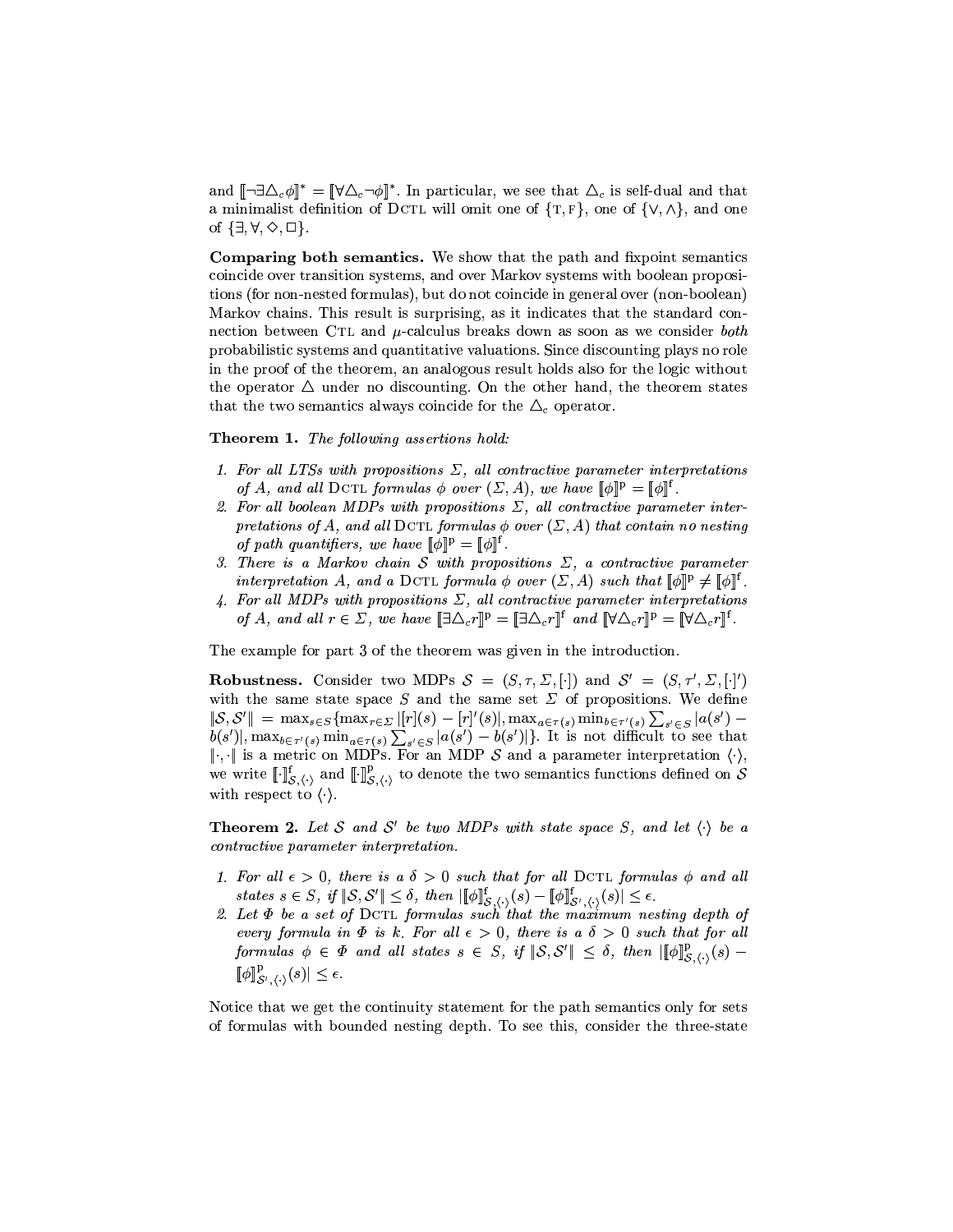Markov chain  $S = (\{s_0, s_1, s_2\}, \tau, \{r\}, [\cdot])$ , where  $\tau(s_0)$  is the distribution that chooses  $s_1$  with probability  $1 - \epsilon$  and chooses  $s_2$  with probability  $\epsilon$ , and  $\tau(s_i)$ chooses  $s_i$  with probability 1 for  $i = 1, 2$ . Let  $[r](s_0) = [r](s_1) = 0$  and  $[r](s_2) = 1$ . Consider the Markov chain S' that differs from S in that  $\tau(s_0)$  chooses  $s_1$  with probability 1. Then  $\|\mathcal{S}, \mathcal{S}'\| = \epsilon$ . Now consider the formulas  $(\exists \diamond_c)^n r$ , for  $n \geq 1$ . Let  $x_n = [(\exists \diamond_c)^n r]_{\mathcal{S},\langle \cdot \rangle}^p(s_0)$ . Then  $x_{n+1} = (1 - \epsilon) \cdot x_n + \langle c \rangle \cdot \epsilon$ , and the limit as *n* goes to  $\infty$  is  $\langle c \rangle$ . On the other hand,  $[(\exists \diamondsuit_c)^n r]_{S'(\cdot)}^p(s_0) = 0$  for all *n*.

# Model Checking DCTL 3

The model-checking problem of a DCTL formula  $\phi$  over an LTS, a Markov chain, or an MDP with respect to one of the two semantics  $* \in \{p, f\}$  consists in computing the value  $[\![\phi]\!]^*(s)$  for all states s of the system under consideration. Similar to CTL model checking [4], we recursively consider one of the subformulas  $\psi$  of  $\phi$  and compute the valuation  $[\![\psi]\!]^*$ . Then we replace  $\psi$  in  $\phi$  by a new proposition  $p_{\psi}$  with  $[p_{\psi}] = \llbracket \psi \rrbracket^*$ . Because of the duality laws stated in Section 2.3, it suffices to focus on model checking formulas of the forms  $\exists \Diamond_c r$ ,  $\forall \Diamond_c r$ , and  $\forall \Delta_c r$ , for a proposition  $r \in \Sigma$ . We will present the algorithms, for both semantics, over transition systems in Section 3.1, over Markov chains in Section 3.2, and over MDPs in Section 3.3.

Thoughout this section, we fix a parameter interpretation  $\langle \cdot \rangle$ , a set of propositions  $\Sigma$ , a proposition  $r \in \Sigma$ , and a parameter c and write  $[r] = q$  and  $\langle c \rangle = \alpha$ . We omit the superscripts p and f and just write  $\lceil \cdot \rceil$  if the path and fixpoint semantics coincide. We restrict our attention to the case of finite-state systems and  $\alpha$  < 1; the case  $\alpha$  = 1 is treated in [6]. For complexity analyses, we assume that operations on reals (comparison, addition, and multiplication) can be performed in constant time; in other words, we provide the asymptotic complexity of each algorithm in terms of the number of arithmetic operations.

### Model Checking DCTL over Transition Systems  $3.1$

We fix an LTS  $\mathcal{S} = (S, \delta, \Sigma, [\cdot])$ . As stated in Theorem 1, the two semantics of DCTL coincide over LTSs. Hence, we need only one algorithm to model check a formula in either semantics.

Model checking  $\exists \Diamond$  and  $\forall \Diamond$  in both semantics. The fixpoint semantics of DCTL suggests an iterative algorithm for evaluating formulas. In particular,  $[\exists \diamond_{c} r]^{f} = \lim_{n \to \infty} v_n$ , where  $v_0(s) = q(s)$ , and  $v_{n+1}(s) = q(s) \sqcup \alpha \cdot \max\{v_n(s')\}$  $s' \in \delta(s)$  for all  $n \geq 0$ . Over LTSs, the fixpoint is reached in a finite number of steps, namely,  $[\exists \diamond_{c} r] = v_{|S|}$ . To see this, observe that the value  $[\exists \diamond_{c} r]^{f}(s)$ , the maximal (discounted) maximum over all paths from  $s$ , is obtained at a state in an acyclic prefix of some path from s. The argument that  $[\![\forall \diamondsuit_c r]\!] = v_{|S|}$ , where  $v_{n+1}(s) = q(s) \sqcup \alpha \cdot \min\{v_n(s') \mid s' \in \delta(s)\}\)$ , is slightly more involved. The value  $[\nabla \diamond c r]^f(s)$ , the minimal (discounted) maximum over all paths from s, is again obtained at a state s' in an acyclic prefix of some path  $\rho$  from s. This is because if some state s'' were repeated on  $\rho$  before s', then the path  $\rho'$  that results from  $\rho$  by infinitely visiting s'' (and never visiting s') would achieve a smaller (discounted) maximum than  $\rho$ .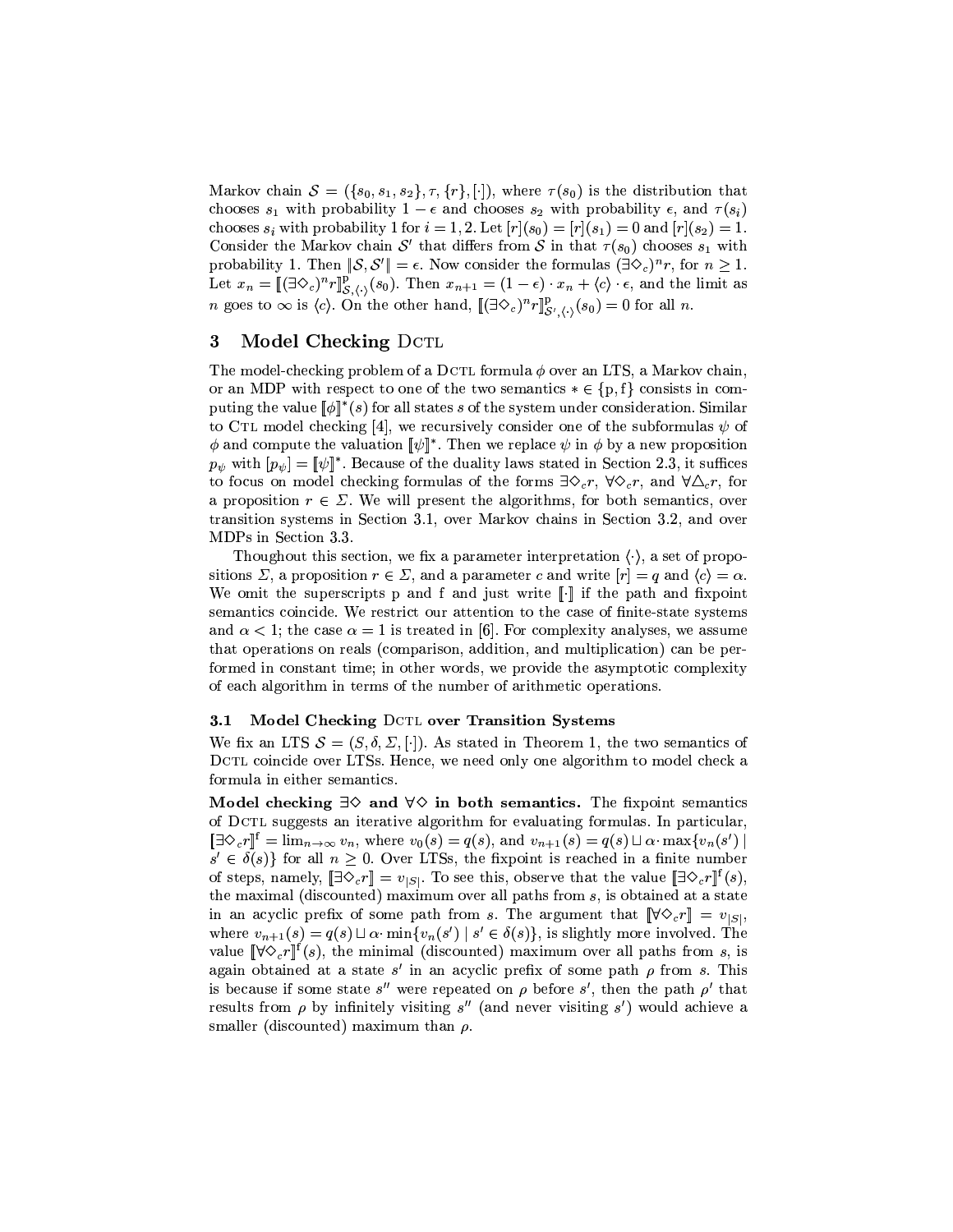Model checking  $\forall \triangle$  in both semantics. Computing  $[\![\forall \triangle_{c} r]\!](s)$  consists in minimizing the (discounted) average  $[\Delta_c r]$  over the paths from s. As observed by [19] for the non-discounted case, the minimal discounted average is obtained on a path  $\rho'$  from s which, after some prefix  $\rho$  keeps repeating some simple cycle  $\ell$ . Hence  $\ell$  contains at most |S| states. To find  $\rho'$ , we use two steps. In the first phase, we find for each state s the simple cycle  $\ell$  starting at s with the minimal discounted average. In the second phase, we find the best prefix-cycle combination  $\rho \ell^{\omega}$ .

*Phase 1.* We need to compute  $L_{\alpha}(s) = \min\{\llbracket \triangle_{c}r\rrbracket^{p}(\rho) \mid \rho \in \text{Traj}_{s} \text{ and } \rho =$  $(s_0s_1s_2...s_{n-1})^{\omega}$  and  $n \leq |S|\}$ , where the value  $[\Delta_c r]\mathbb{P}(\rho)$  is given by  $\frac{1-\alpha}{1-\alpha^n}$ .  $\sum_{i=0}^{n-1} \alpha^i \cdot q(s_i)$ . Consider the recursion  $v_0(s, s') = 0$  and  $v_{n+1}(s, s') = q(s) + \alpha \cdot \min\{v_n(t, s') \mid t \in \delta(s)\}\$ . Then  $v_n(s, s')$  minimizes  $\sum_{i=0}^{n-1} \alpha^i \cdot q(s_i)$  over all finite paths  $s_0s_1...s_n$  with  $s_0 = s$  and  $s_n = s'$ . Hence

$$
L_{\alpha}(s) = (1 - \alpha) \cdot \min \left\{ \frac{v_1(s,s)}{1 - \alpha^1}, \frac{v_2(s,s)}{1 - \alpha^2}, \ldots, \frac{v_{|S|-1}(s,s)}{1 - \alpha^{|S|-1}} \right\}
$$

For a fixed state s', computing  $\min\{v_n(t,s') \mid t \in \delta(s)\}\$ for all  $s \in S$  can be done in  $O(|\delta|)$  time. Therefore,  $v_{n+1}$  is obtained from  $v_n$  in  $O(|S|^2 + |S| \cdot |\delta|)$  $O(|S|\cdot|\delta|)$  time. Hence, the computation of  $v_{|S|}$  and  $L_{\alpha}$  requires  $O(|S|^2\cdot|\delta|)$  time. *Phase 2.* After a prefix of length n, the cost  $L_{\alpha}(s)$  of repeating a cycle at state s has to be discounted by  $\alpha^n$ , which is exactly the factor by which we discount  $q(s)$  after taking that prefix. Hence, we modify the original LTS S into an LTS  $S^+$ , as follows. For every state  $s \in S$ , we add a copy  $\hat{s}$  whose weight  $w^+(\hat{s})$  we set to  $L_{\alpha}(s)$ ; the weights  $w^{+}(s)$  of states  $s \in S$  remain  $q(s)$ . Moreover, for every  $t \in S$  and  $s \in \delta(t)$ , we add  $\hat{s}$  as a successor to t, that is,  $\delta^+(t) = \delta(t) \cup {\hat{s}}$  $s \in \delta(t)$  and  $\delta^+(\hat{s}) = \{\hat{s}\}\$ . Taking the transition from t to  $\hat{s}$  corresponds to moving to  $s$  and repeating the optimal cycle from there. We find the value of the optimal prefix-cycle combination starting from s as the *discounted distance* from s to  $\hat{S} = \{\hat{s} \mid s \in S\}$  in the modified graph  $S^+$  with weights  $w^+$ . Formally, given an LTS  $\mathcal{S}$ , a state s, a weight function  $w: S \to \mathbb{R}^{\geq 0}$ , a discount factor  $\alpha$ , and a target set T, the minimal discounted distance from s to T is  $d(s)$  =  $\min\{\sum_{i=0}^{n-1}\alpha_i\cdot w(s_i)\mid s_0s_1\ldots s_{n-1}\in FTraj(s) \text{ and } s_{n-1}\in T\}.$  The value of  $d(s)$  for  $s \in S$  is computed by the call *DiscountedDistance*( $S^+, w^+, \alpha, \hat{S}$ ) to the algorithm below, which is a discounted version of the Bellman-Ford algorithm for finding shortest paths. Our algorithm performs backward computation from the set T, because discounted shortest paths (i.e., paths whose discounted distance is minimal among all paths with the same first and last state) are closed under suffixes, but not under prefixes.

function  $DiscountedDistance(S, w, \alpha, T)$ : for each  $t \in S$  do if  $t \in T$  then  $d(t) := w(t)$  else  $d(t) := \infty$ ; for  $i := 1$  to  $|S| - 1$  do for each  $s \in S$  and  $s' \in \delta(s)$  do if  $d(s) > w(s) + \alpha \cdot d(s')$  then  $d(s) := w(s) + \alpha \cdot d(s')$ ; return  $d$ .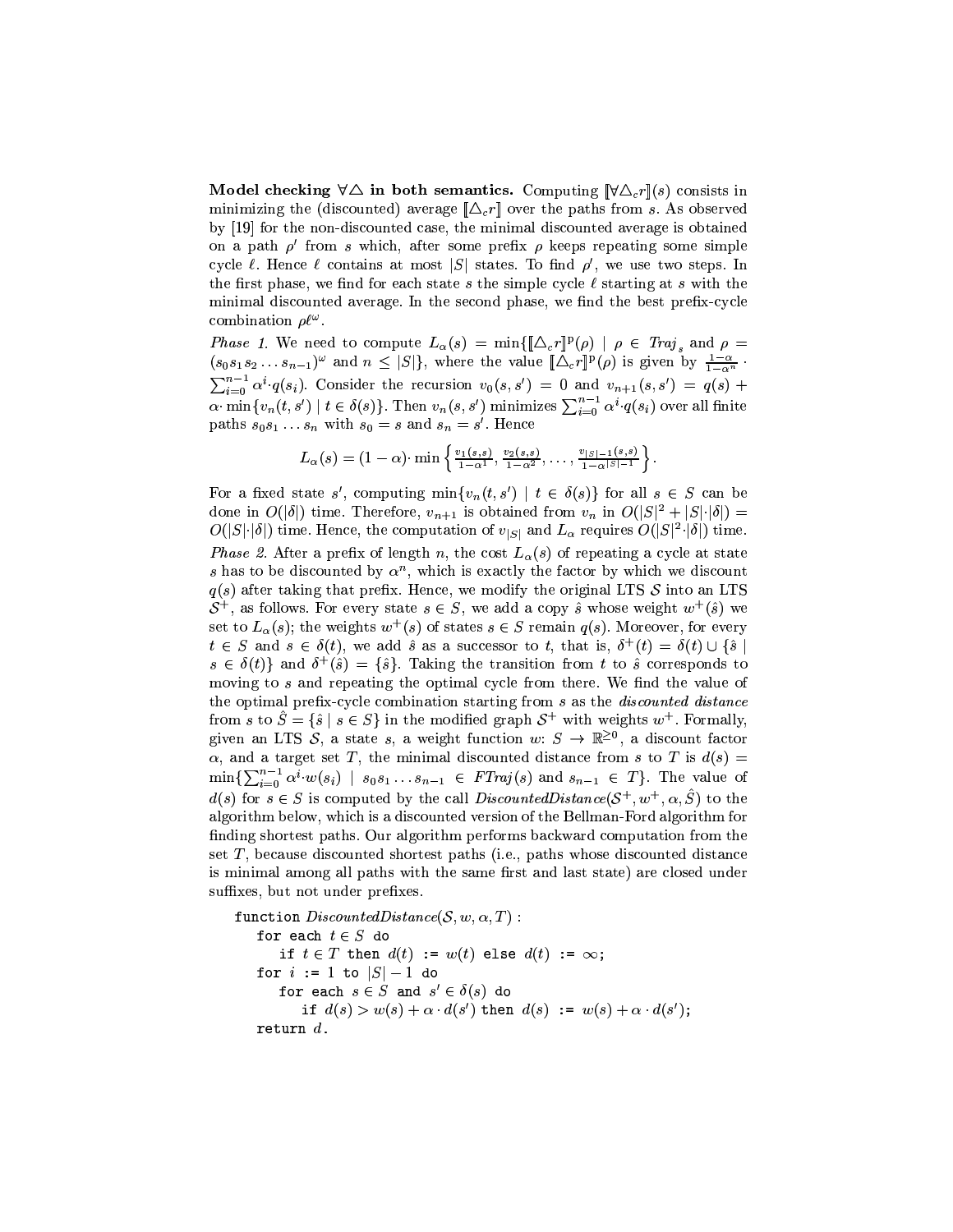Like the standard version, discounted Bellman-Ford runs in  $O(|S|\cdot|\delta|)$  time. Thus, the complexity of computing  $[\forall \Delta_c r]$  is dominated by the first phase.

Complexity of DCTL model checking over LTSs. The overall complexity of model checking a DCTL formula is polynomial in the size of the system and the size of the formula.

**Theorem 3.** Given a DCTL formula  $\phi$ , an LTS  $S = (S, \delta, P, [\cdot])$ , and a parameter interpretation  $\langle \cdot \rangle$ , the problem of model checking  $\phi$  over S with respect to  $\langle \cdot \rangle$  can be solved in time  $O(|S|^2 \cdot |\delta| \cdot |\phi|)$ .

# Model Checking DCTL over Markov Chains  $3.2$

As stated by Theorem 1, the path and fixpoint semantics over Markov chains coincide for the formula  $\exists \Delta_c r$ . Hence, we present below one algorithm for model checking this formula over Markov chains in either semantics. By contrast, the path and the fixpoint semantics over Markov chains may differ for the formulas  $\exists \Diamond_{c} r$  and  $\forall \Diamond_{c} r$ . Hence, we need to provide algorithms for both semantics. Because of the absence of nondeterministic choice in a Markov chain,  $[\exists \diamond_{c} r]^* = [\forall \diamond_{c} r]^*$  for  $* \in \{f, p\}$ ; so giving algorithms for  $\exists \diamond_{c}$  suffices. This section gives the algorithm for model checking  $\exists \diamond_c r$  over a Markov chain with respect to the path semantics; the model-checking algorithm for  $\exists \diamond_{c} r$  in the fixpoint semantics is a special case of the algorithm for MDPs presented in Section 3.3. It is an open problem whether model checking  $\exists \Diamond_r r$  in the fixpoint semantics can be improved over Markov chains. In the following, we consider a fixed Markov chain  $(S, \tau, \Sigma, [\cdot])$  and its probability transition matrix P. We write  $I$  for the identity matrix.

Model checking  $\exists \Diamond$  in the path semantics. When evaluating  $[\exists \Diamond_c r]^p$  in a state s, we start with the initial estimate  $q(s)$ . If s is the state s<sub>max</sub> with the maximum value of q, the initial estimate is the correct value. If s has the second largest value for  $q$ , the estimate can only be improved if  $s_{\text{max}}$  is hit within a certain number l of steps, namely, before the discount  $\alpha^l$  becomes smaller than  $\frac{q(s)}{q(s_{\max})}$ . This argument is recursively applied to all states.<br>Let  $s_1, \ldots, s_n$  be an ordering of the states in S such that  $q(s_1) \geq q(s_2) \geq$ 

 $\cdots \geq q(s_n)$ . We use integers as matrix indices, thus writing  $P(i,j)$  for  $p_{s_i,s_j}$ .<br>For all  $1 \leq j \leq i \leq n$  such that  $q(s_i) > 0$ , let  $k_{i,j} = \lfloor \log_{\alpha} \frac{q(s_i)}{q(s_j)} \rfloor$ , with the convention that  $\log_{\alpha} 0 = \infty$ . Let  $v(s_i) = [\exists \Diamond_{\alpha} r]^{p}(s_i)$ . Then,  $v(s_1) = q(s_1)$ , and we can express the value of  $v(s_i)$  in terms of the values  $v(s_1), \ldots, v(s_{i-1})$ . Let  $K = \max\{k_{i,j} \mid k_{i,j} < \infty\}$ , and for all  $l > 0$ , let  $B_l^i = \{s_j \mid 1 \leq j < i \text{ and } 1 \leq l \leq j\}$  $k_{i,j}$ . Intuitively,  $B_i^i$  contains those states that, if hit in exactly l steps from  $s_i$ , can increase the value of  $v(s_i)$ . For the (arbitrary) state  $s_i$ , the following holds:

$$
v(s_i) = q(s_i) \cdot stay^i + \sum_{j=1}^{i-1} v(s_j) \cdot \sum_{l=1}^{k_{i,j}} \alpha^l \cdot go^i_{j,l},
$$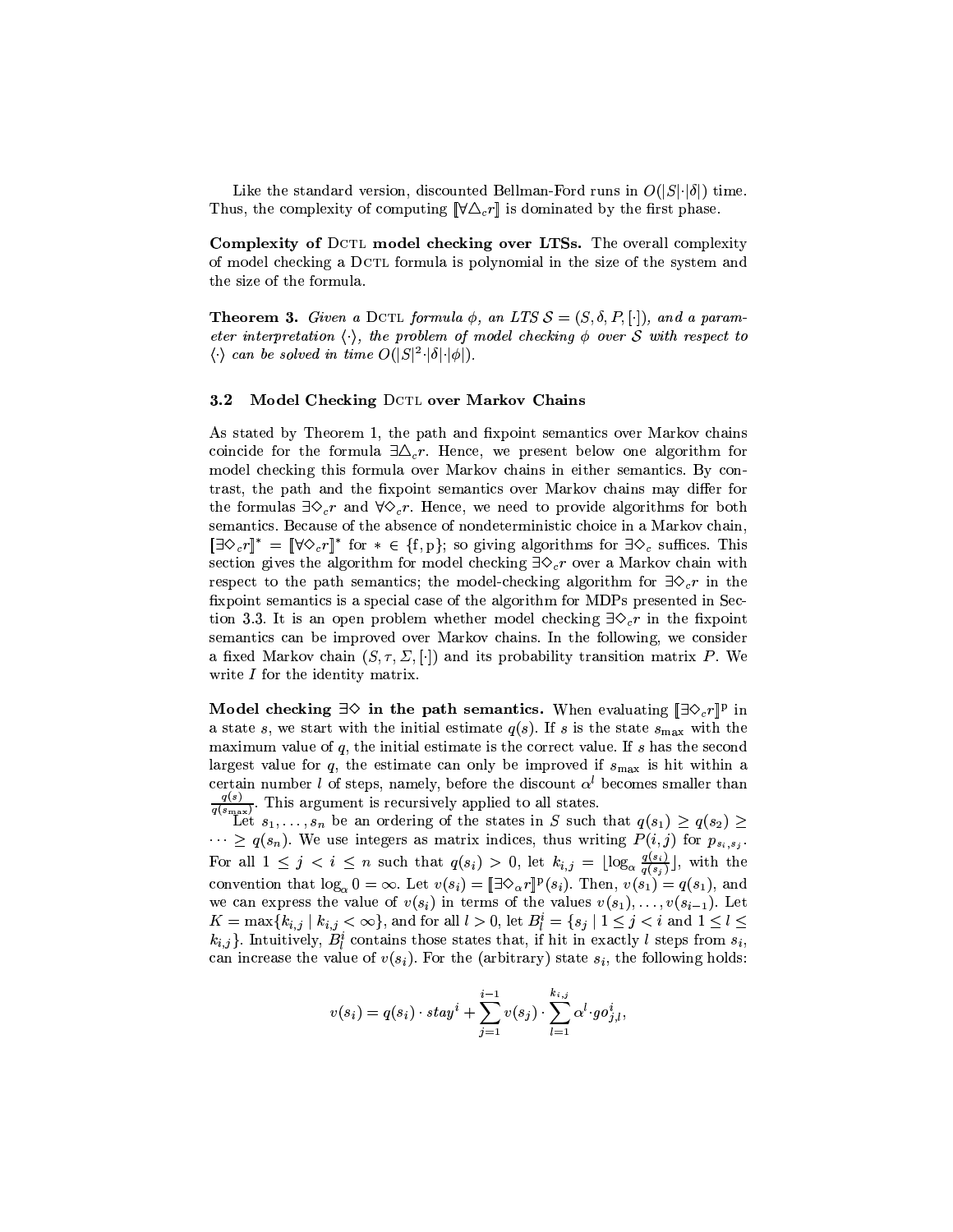where  $stay^{i} = \Pr_{s_i} [\bigwedge_{l>0} Z_l \notin B_l^i]$  and  $go_{j,l}^i = \Pr_{s_i} [Z_l = s_j \wedge \bigwedge_{m=1}^{l-1} Z_m \notin B_m^i]$ . It is easy to check that  $stay^{i} + \sum_{j=1}^{i-1} \sum_{l=1}^{k_{i,j}} go_{j,l}^{i} = 1$ . We proceed in two phases. The first phase handles states  $s_i$  with  $q(s_i) > 0$ . Since the sequence  $(B_i^i)_{i>0}$  is decreasing, it can have at most  $|S|$  different values. It follows that there exist  $m \leq |S|$  and  $b_1^i \leq \cdots \leq b_{m+1}^i \in \mathbb{N}$  and sets  $X_1^i, \ldots, X_m^i \subseteq S$  such that  $b_1^i = 1$ ,  $b_{m+1}^i = K + 1$ , and for all  $k = 1, \ldots, m$  and all  $b_k^i \leq l < b_{k+1}^i$ , we have  $B_l^i = X_k^i$ . Let  $P_k^i$  be the substochastic matrix obtained from P by disabling all transitions leading to states in  $X_k^i$ , i.e.,  $P_k^i(j',j) = 0$  for all  $j', j$  with  $s_j \in X_k^i$ . Then, for given  $b_k^i \leq l < b_{k+1}^i$ , we have

$$
g\circ_{j,l}^{i}=\left(\left(P_{1}^{i}\right)^{b_{2}^{i}-b_{1}^{i}}\cdot\left(P_{2}^{i}\right)^{b_{3}^{i}-b_{2}^{i}}\cdot\ldots\cdot\left(P_{k-1}^{i}\right)^{b_{k}^{i}-b_{k-1}^{i}}\cdot\left(P_{k}^{i}\right)^{l-b_{k}^{i}}\cdot P\right)(i,j).
$$

Let  $m_j^i = \max\{k \mid s_j \in X_k^i\}$  be the index of the last  $X_k^i$  containing  $s_j$ . We have

$$
\sum_{l=1}^{k_{i,j}} \alpha^{l} \cdot go_{j,l}^{i} = \sum_{k=1}^{m_{j}^{i}} \sum_{l=b_{k}^{i}}^{b_{k+1}^{i}-1} \alpha^{l} \cdot go_{j,l}^{i} =
$$
\n
$$
\left(\sum_{k=1}^{m_{j}^{i}} \alpha^{b_{k}^{i}} \cdot (P_{1}^{i})^{b_{2}^{i}-b_{1}^{i}} \cdot (P_{2}^{i})^{b_{3}^{i}-b_{2}^{i}} \cdot \ldots \cdot (P_{k-1}^{i})^{b_{k}^{i}-b_{k-1}^{i}} \cdot \left(\sum_{l=0}^{b_{k}^{i}+1-b_{k}^{i}-1} \alpha^{l} \cdot (P_{k}^{i})^{l} \cdot P\right)\right)(i,j) =
$$
\n
$$
\left(\sum_{k=1}^{m_{j}^{i}} \alpha^{b_{k}^{i}} \cdot (P_{1}^{i})^{b_{2}^{i}-b_{1}^{i}} \cdot (P_{2}^{i})^{b_{3}^{i}-b_{2}^{i}} \cdot \ldots \cdot (P_{k-1}^{i})^{b_{k}^{i}-b_{k}^{i}-1} \cdot \left(\frac{I-(\alpha P_{k}^{i})^{b_{k+1}^{i}-b_{k}^{i}}}{I-\alpha P_{k}^{i}}\right) \cdot P\right)(i,j).
$$

Each matrix  $(P_k^i)^{b_{k+1}^i-b_k^i}$  can be computed by repeated squaring in time  $O(|S|^3 \cdot$  $\log b_k^i$ ). Some further calculations show that, for a fixed *i*, both  $\sum_{l=1}^{k_{i,j}} \alpha^l \cdot go_{j,l}^i$  and  $\sum_{l=1}^{k_{i,j}} g o_{j,l}^{i}$  can be computed in time  $O(|S|^4 \cdot \log K)$ . The value stay<sup>i</sup> is given by  $1 - \sum_{i,l} go_{i,l}^i$ . The total complexity of this phase is thus  $O(|S|^5 \cdot \log K)$ .

The second phase considers those states  $s_i$  with  $q(s_i) = 0$ . Let u be the smallest index *i* such that  $q(s_i) = 0$ . Now,  $g \circ_{i,i}^i$  is the probability of hitting  $s_j$ after exactly  $l$  steps, meanwhile avoiding all states with indices smaller than  $u$ . To compute  $v(s_i)$  efficiently, we define a stochastic matrix  $P_0$  from P by adding an absorbing state  $s_{n+1}$  and using  $s_{n+1}$  to turn all states  $s_i$  with  $j < u$  into transient states (so, for all  $j < u$ ,  $P_0(j, n+1) = 1$  and  $P_0(j, j') = 0$  for  $j' \neq n+1$ ). Also, we set  $\bar{v}$  to be the column vector with  $\bar{v}_j = v(s_j)$  (computed in phase 1). if  $j < u$ , and  $\bar{v}_j = 0$  otherwise. Then,

$$
v(s_i) = \sum_{j=1}^{u-1} v(s_j) \cdot \sum_{l=1}^{\infty} \alpha^l \cdot (P_0)^l(i,j) = ((I - \alpha P_0)^{-1} \cdot \overline{v})(i)
$$

Solving the system (3.2) takes time  $O(|S|^3)$  using LUP decomposition. The time spent in the two phases amounts to  $O(|S|^5 \cdot \log K)$ . An alternative algorithm. which we omit for space constraints, takes time  $O(|S|^3 \cdot K)$  and may thus perform better in practical applications.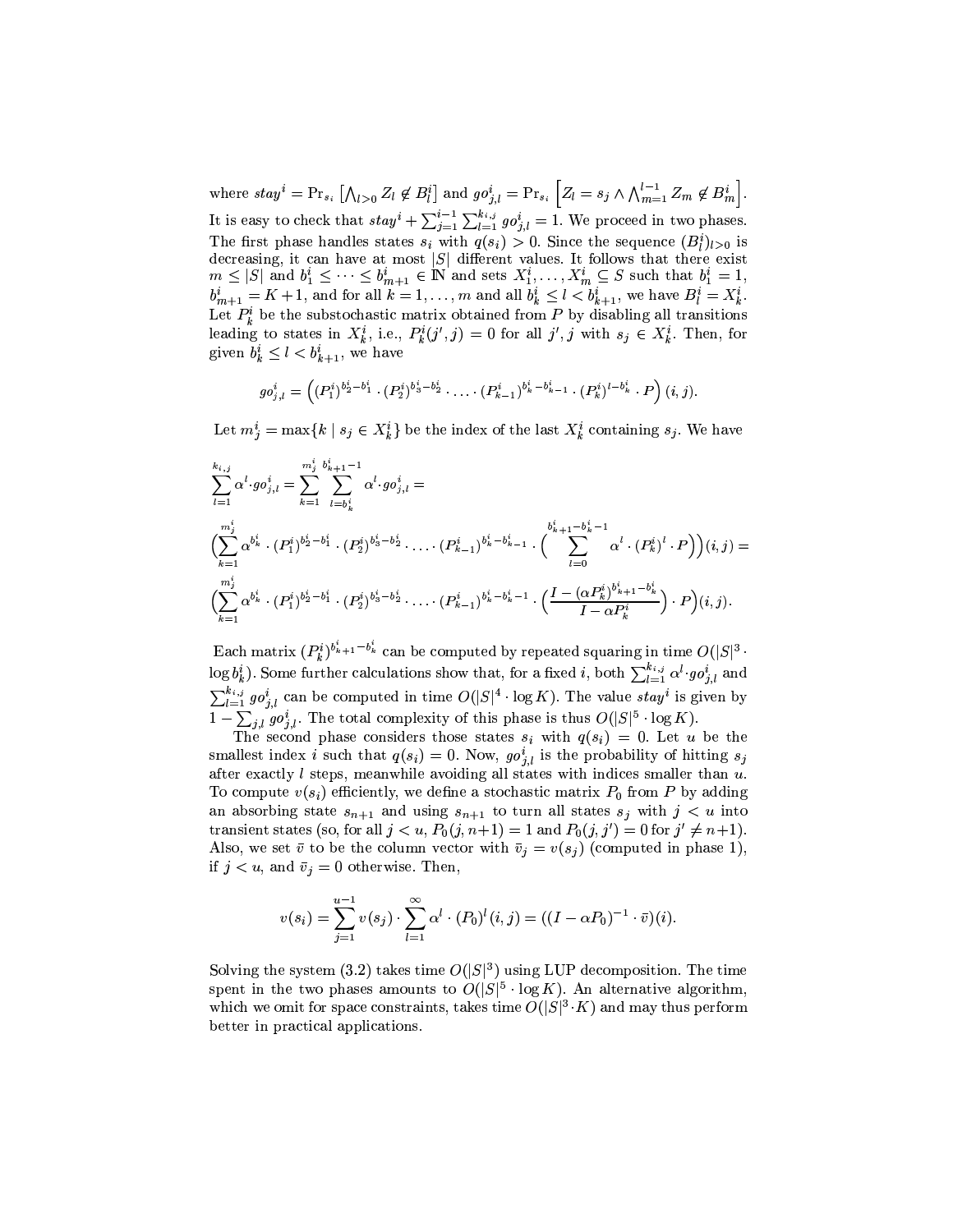Model checking  $\forall \triangle$  in both semantics. Since the two semantics of the formula  $\forall \Delta_c r$  coincide, a single model-checking algorithm suffices for both semantics and can be computed by the following classical equation [9]. If we let  $[\exists \Delta_c r]$  and q denote column vectors, we have  $[\exists \Delta_c r] = (1 - \alpha) \cdot \sum_{i>0} \alpha^i P^i q =$  $(1-\alpha)\cdot (I-\alpha P)^{-1}\cdot q$ . Thus, we can compute the value  $[\exists \Delta_{c} r](s)$  for each state  $s \in S$  by solving a linear system with |S| variables. This takes time  $O(|S|^{\log_2 7})$ using Strassen's algorithm or  $O(|S|^3)$  using LUP decomposition.

Complexity of DCTL model checking over Markov chains. The overall complexity is polynomial in the size of the system. With respect to the size of the formula, the complexity is polynomial for the fixpoint semantics, and exponential for the path semantics. The latter result is due to the fact that, in the path semantics, the number of arithmetic operations is polynomial in the size of the bit-wise encoding of the valuations, and these encodings grow exponentially with respect to the number of nestings of temporal operators.

**Theorem 4.** Given a DCTL formula  $\phi$ , a Markov chain  $S = (S, \tau, P, [\cdot])$ , and a parameter interpretation  $\langle \cdot \rangle$ , the problem of model checking  $\phi$  over S with respect to  $\langle \cdot \rangle$  can be solved in time polynomial in  $|S|, |[.\cdot]|_b$ , and  $|\langle \cdot \rangle|_b$ . Furthermore, the problem of model checking  $\phi$  over S with respect to  $\langle \cdot \rangle$  can be solved in time polynomial in  $|\phi|$  in the fixpoint semantics, and exponential in  $|\phi|$  in the path  $semantics.$ 

#### Model Checking DCTL over Markov Decision Processes  $3.3$

As it is the case for Markov chains, also for MDPs the path and fixpoint semantics do not coincide for the formulas  $\exists \Diamond_c r$  and  $\forall \Diamond_c r$ , so that separate algorithms are needed. The two semantics do coincide for the formula  $\forall \Delta_c r$  on MDPs, hence one algorithm suffices. We consider a fixed MDP  $S = (S, \tau, \Sigma, [\cdot])$ .

Model checking  $\exists \Diamond$  and  $\forall \Diamond$  in the path semantics. If  $\alpha = 0$ , then trivially  $[\exists \diamond_{c} r]^{p}(s) = [\forall \diamond_{c} r]^{p}(s) = q(s)$  at all  $s \in S$ , so in the following we assume  $0 <$  $\alpha$  < 1. The problem of computing  $\exists \Diamond_c r \mathbb{P}$  on an MDP can be viewed as an optimization problem, where the goal is to maximize the expected value of the sup of  $q$  over a path. As a preliminary step to solve the problem, we note that in general the optimal strategy is *history dependent*, that is, the choice of distribution at a state depends in general on the past sequence of states visited by the path.

*Example 1.* Consider the system depicted on the right and assume  $\alpha = 1$ . The optimal choice in state  $s_2$  depends on whether  $t_1$  was hit or not. If it was, the current sup is 0.8 and the best choice is  $a_1$ , because with probability  $\frac{1}{2}$  the sup will increase to 1. If  $t_1$  was not hit, the best choice is  $a_2$ , because it gives a certain gain of 0.8, rather than an expected gain of 0.5. The same argument holds if  $\alpha$  is sufficiently close to 1.

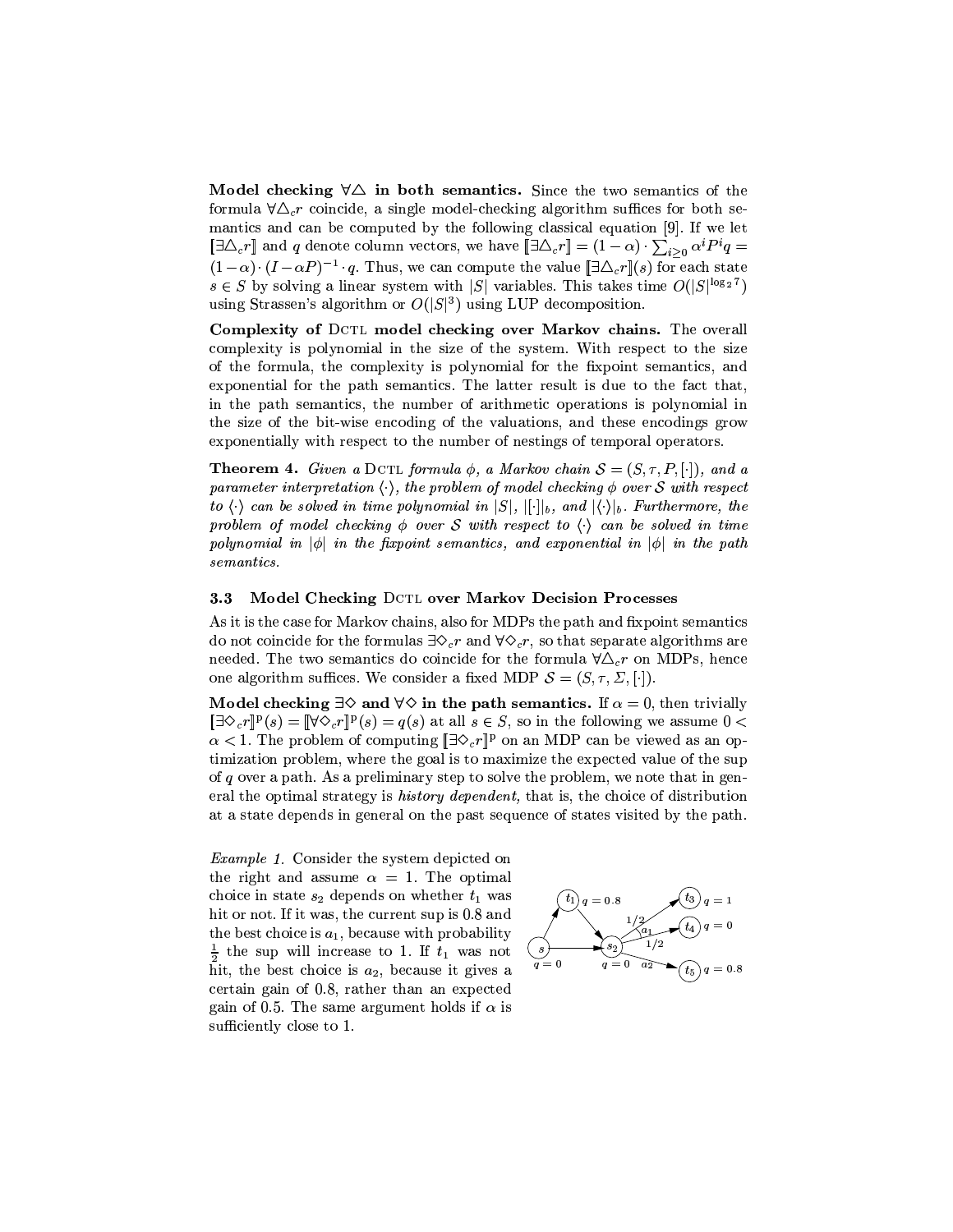While the above example indicates that the optimal strategy is in general historydependent, it also suggests that all a strategy needs to remember is the sup value that has occurred so far along the path. For  $\pi \in \Pi$ ,  $s \in S$ , and  $x \in$ **IR**, we define  $\text{Esup}^{\pi}(s, x) = \text{E}_{s}^{\pi}[x \sqcup \text{sup}_{i>0} \alpha^{i}q(Z_{i})];$  the term x corresponds to the (appropriately discounted) sup value that has occurred so far in the past of a path. Obviously,  $[\exists \diamondsuit_c r]^p(s) = \sup_{\pi \in \Pi} \text{Exp}^{\pi}(s, q(s))$  and  $[\forall \diamondsuit_c r]^p(s) =$  $\inf_{\pi \in \Pi}$  Esup<sup> $\pi(s, q(s))$ . The optimization problem to compute these quantities is</sup> phrased in terms of the variables  $v(s, x)$ , representing the value of  $\text{Exp}(s, x)$ . Since we are ultimately interested in the value of  $\text{Esup}(s, q(s))$  for  $s \in S$ , and since if  $x > 1$  we have  $\text{Esup}^{\pi'}(t, x) = x$  for all  $t \in S$  and  $\pi' \in \Pi$ , it suffices to consider values for x that belong to the finite set  $X = \{q(s)/\alpha^k \mid s \in S \wedge k \in$  $\mathbb{N} \wedge q(s)/\alpha^{k} < 1$ . We set up the following set of equations in the variables  $\{v(s, x) \mid s \in S \land x \in X\}.$ 

$$
v(s,x) = \begin{cases} x & \text{if } x \ge \alpha \\ x \sqcup \alpha \cdot \max_{a \in \tau(s)} \sum_{t \in S} v(t, \frac{x}{\alpha} \sqcup q(t)) \cdot a(t) & \text{otherwise} \end{cases}
$$
(1)

Intuitively, the equations (1) can be understood as follows. At a state  $s = s_m$  of a path  $s_0s_1 \ldots$ , the quantity  $v(s_m, x)$  represents the maximum over all strategies of  $\sup_{i>0} E_{s_m}[\alpha^i q(Z_i)]$  given that  $\sup_{0 \le i \le m} \alpha^{-i} q(s_{m-i}) = x$ . The recursion (1) then relates  $v(s, x)$  to  $v(t, y)$  at the successors t of s, where at t we consider the new conditioning  $y = x/\alpha \sqcup q(t)$ , thus discounting x by  $\alpha^{-1}$  (as s is one step before t), and taking into account the value  $q(t)$  seen at t. The following lemma relates the least fixpoint of (1) to  $[\exists \diamond_c r]$ <sup>p</sup>.

**Lemma 1.** Let  $\{v^*(s,x) \mid s \in S \land x \in X\}$  be the least (pointwise) fixpoint of the set of equations (1). Then, we have  $\mathbb{R} \in \mathbb{R}^n$   $\mathbb{R}^p(s) = v^*(s, q(s))$  for all  $s \in S$ .

*Proof.* Let  $X' = \{q(s)/\alpha^k \mid s \in S \land k \in \mathbb{N}\}\$ be the set that, compared to X, also includes elements greater than 1. We consider an iterative evaluation of the least fixpoint (1), given for all  $s \in S$ ,  $x \in X'$ , and  $k > 0$ , by  $v_0(s, x) = x$  and

$$
v_{n+1}(s,x) = \alpha \cdot \max_{a \in \tau(s)} \sum_{t \in S} v_n(t, \frac{x}{\alpha} \sqcup q(t)) \cdot a(t).
$$
 (2)

The proof consists of two parts: (i) showing that for all  $s \in S$  and  $x \in X'$ , there is a strategy  $\pi^* \in \Pi$  such that  $E_s^{\pi^*}[x \sqcup \sup_{0 \le i \le n} \alpha^i \cdot q(Z_i)] = v_n(s, x)$ ,<br>and (ii) showing that for all  $\pi \in \Pi$ ,  $s \in S$ , and  $x \in X'$ , we have  $E_s^{\pi}[x \sqcup$  $\sup_{0 \le i \le n} \alpha^i \cdot q(Z_i) \le v_n(s, x)$ . Once (i) and (ii) are proved, the result follows from

$$
\lim_{n \to \infty} v_n = v^*, \qquad \lim_{n \to \infty} \mathbb{E}_s^{\pi}[x \sqcup \sup_{0 \le i \le n} \alpha^i \cdot q(Z_i)] = \mathbb{E}_s^{\pi}[x \sqcup \sup_{i \ge 0} \alpha^i \cdot q(Z_i)].
$$

We prove only (i), since the proof of (ii) is similar. The strategy  $\pi^*$  is in general a function of  $\langle s, x \rangle \in S \times X'$ . We define it inductively:  $\pi_0^*$  is arbitrary; for  $n \geq 0$ ,  $\pi_{n+1}^*$  first chooses a distribution  $a \in \tau(s)$  that realizes the maximum in (2), and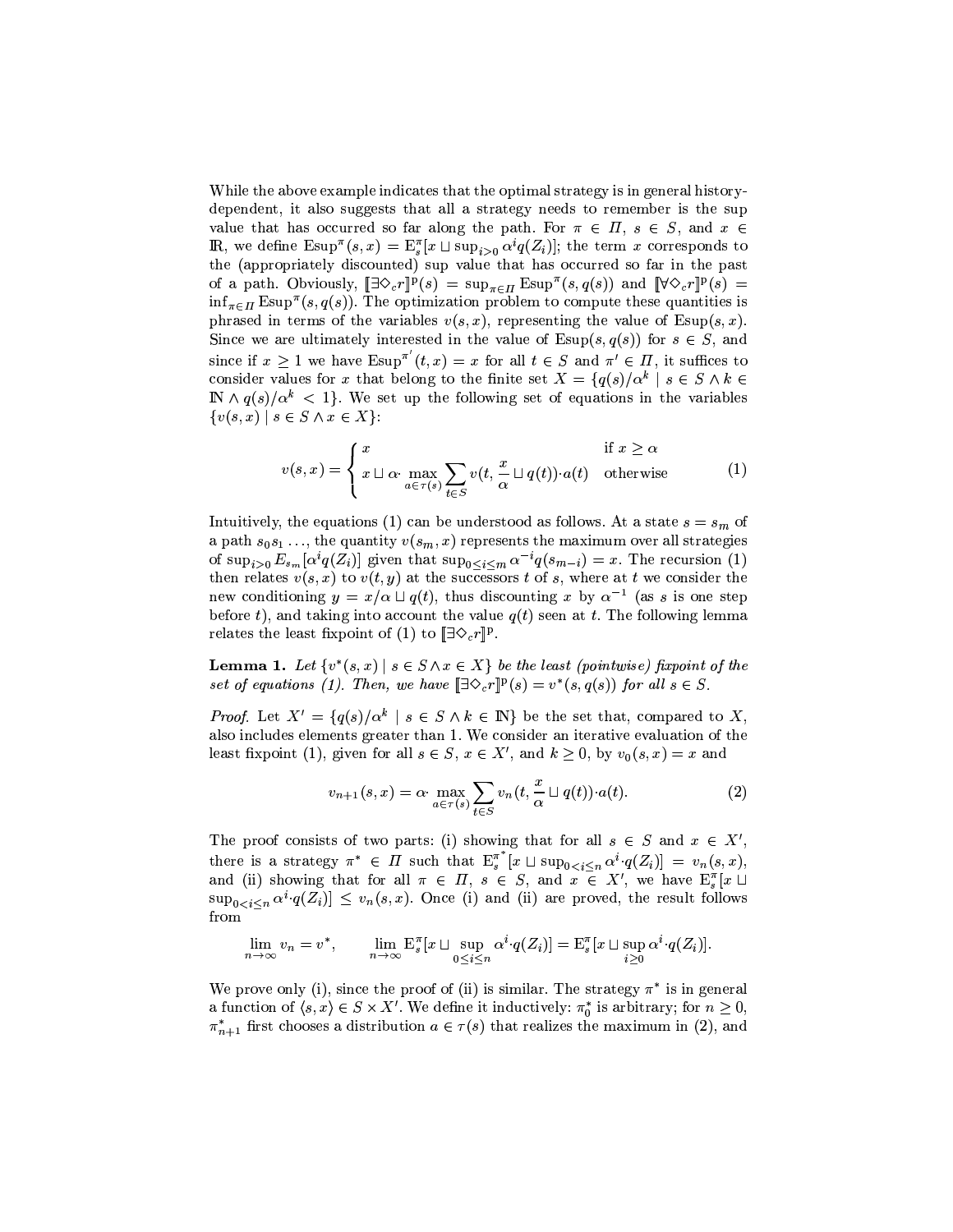then upon a transition from s to some  $t \in S$ , proceeds as  $\pi_n^*$  from  $\langle t, \frac{x}{\alpha} \sqcup q(t) \rangle$ . Part (i) follows by induction, noting that for all  $n \geq 0$ , all  $s \in S$  and all  $x \in X'$ we have:

$$
v_{n+1}(s,x) = \alpha \cdot \max_{a \in \tau(s)} \sum_{t \in S} v_n(t, \frac{x}{\alpha} \sqcup q(t)) \cdot a(t)
$$
  
= 
$$
\alpha \cdot \max_{a \in \tau(s)} \sum_{t \in S} \mathbb{E}_t^{\pi_n^*} \left[ \frac{x}{\alpha} \sqcup q(t) \sqcup \sup_{0 < i \le n} \alpha^i \cdot q(Z_i) \right] \cdot a(t) = \mathbb{E}_s^{\pi_{n+1}^*} \left[ x \sqcup \sup_{0 < i \le n} \alpha^i \cdot q(Z_i) \right] \blacksquare
$$

To compute  $[\![\forall \diamond_c r]\!]^p$ , we simply replace  $\max_{a \in \tau(s)}$  with  $\min_{a \in \tau(s)}$  in (1), and again consider the least fixpoint. The least fixpoints for  $[\![\exists \diamond_c r]\!]^p$  and  $[\![\forall \diamond_c r]\!]^p$  can be computed by linear programming, following a standard approach. For example, to compute  $[\exists \diamond_{c} r]^{p}$  we consider the following linear-programming problem in the set  $\{v(s,x) \mid s \in S \land x \in X\}$  of variables: minimize  $\sum_{s \in S} \sum_{x \in X} v(s,x)$ subject to

$$
v(s,x) \geq x, \qquad v(s,x) \geq \alpha \cdot \sum_{t \in S} \tilde{v}(t, \frac{x}{\alpha} \sqcup q(t)) \cdot a(t)
$$

for all  $s \in S$ , all  $x \in X$ , and all  $a \in \tau(s)$ , where  $\tilde{\nu}(t,x)$  is 1 if  $x \geq 1$ , and is  $v(t, x)$  otherwise. Denoting by  $\{\hat{v}(s, x) \mid s \in S \land x \in X\}$  an optimal solution, we have  $\hat{v}(s, q(s)) = v^*(s, q(s)) = \mathbb{I} \otimes_c r \mathbb{P}(s)$ . This linear program contains at most  $2\cdot|S|\cdot|X|$  variables. We have  $|X| = -|S|\cdot \log_{\alpha} q_{min}$ , where  $q_{min} = \min\{q(s) \mid s \in$  $S \wedge q(s) > 0$ . Hence, if q-values are encoded in binary notation, the number of variables in the encoding is linear in the size of the input encoding of the MDP.

Model checking  $\exists \Diamond$  and  $\forall \Diamond$  in the fixpoint semantics. The computation of  $\left[\exists \diamondsuit_r \right]$  and  $\left[\forall \diamondsuit_r \right]$  on an MDP can be performed by transforming the fixpoints into linear-programming problems, following a standard approach. For example, for  $[\![\forall \diamond_{c} r]\!]^{\text{f}}$  we consider the following linear programming problem in the set  $\{v(s), u(s) \mid s \in S\}$  of variables: minimize  $\sum_{s \in S} (v(s) - u(s))$  subject to  $v(s) \geq q(s)$ ,  $v(s) \geq u(s)$ , and  $u(s) \leq \alpha \cdot \sum_{t \in S} v(t) \cdot a(t)$ , for all  $s \in S$  and  $a \in \tau(s)$ . Denoting by  $\{v^*(s), u^*(s) \in \mathbb{R} \mid s \in S\}$  an optimal solution, we have  $[\![\forall \diamond_c r]\!]^{\text{f}}(s) = v^*(s)$  at all  $s \in S$ . Again, this can be solved in time polynomial in  $|\mathcal{S}|_b$  and  $|\alpha|_b$ .

Model checking  $\forall \triangle$  in both semantics. With the two semantics for  $\forall \triangle_{c} r$ coinciding, a single algorithm suffices for model checking  $\forall \Delta$  in both semantics. The fixpoint semantics of this formula immediately suggests an algorithm based on standard methods used for discounted long-run average problems [2].

**Lemma 2.** Consider the following linear-programming problem in the set  $\{v(s) \mid$  $s \in S$  of variables: maximize  $\sum_{s \in S} v(s)$  subject to  $v(s) \leq (1 - \alpha) \cdot q(s) + \alpha \cdot \sum_{t \in S} v(t) \cdot a(t)$ , for all  $s \in S$  and  $a \in \tau(s)$ . Denoting by  $\{v^*(s) \mid s \in S\}$  an optimal solution, we have  $[\forall \Delta_c r](s) = v^*(s)$  for all states  $s \in S$ .

Complexity of DCTL model checking over MDPs. As for Markov chains, also for MDPs the model checking problem can be solved in time polynomial in the size of the system, and in the fixpoint (resp. path) semantics, in time polynomial (resp. exponential) in the size of the DCTL formula.